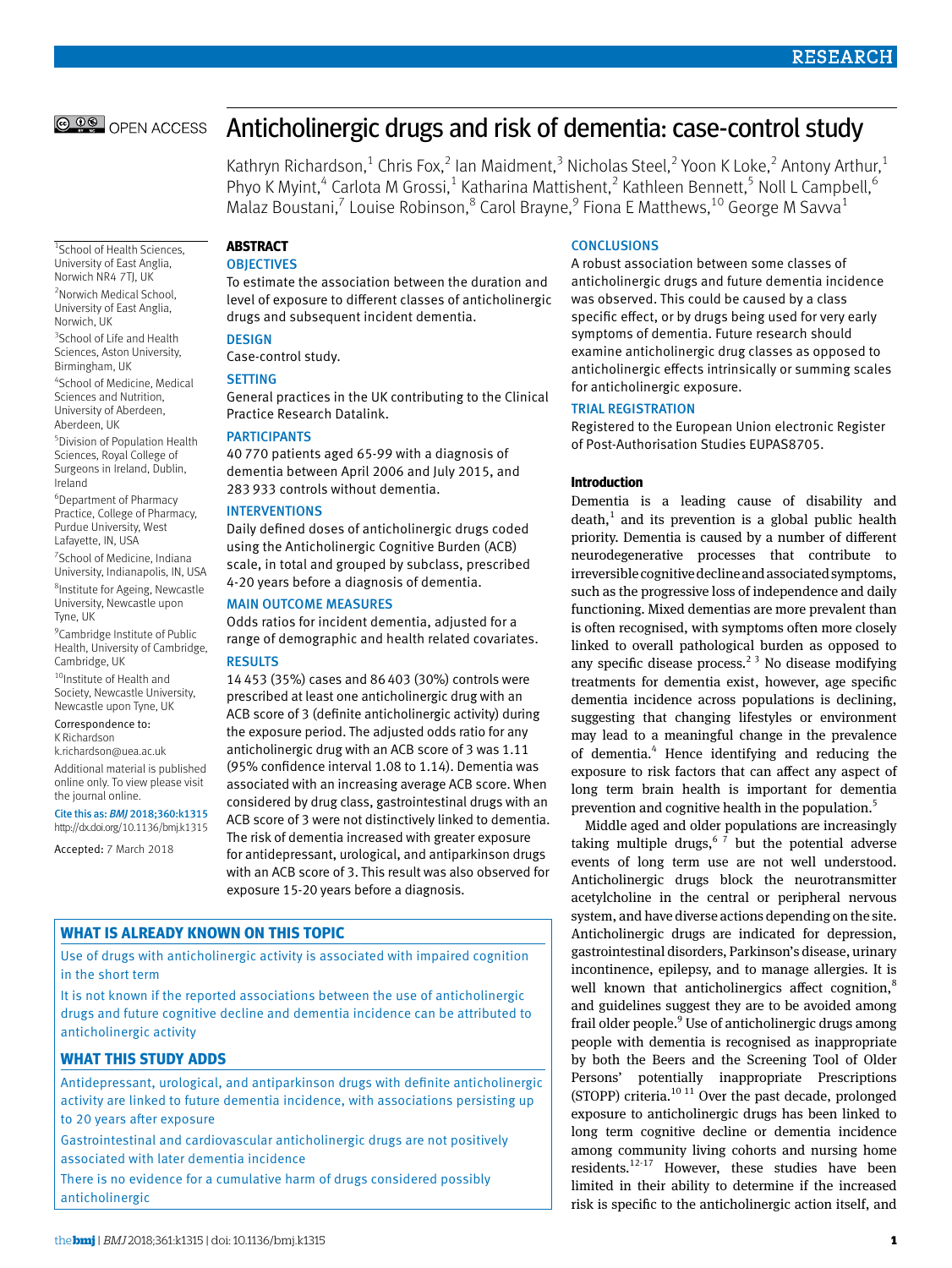whether or not the association is owing to the drugs or the underlying conditions for which they were prescribed. In particular, late life depression is thought to be an early symptom of dementia,  $18^{19}$  whereas studies of whether midlife depression is a risk factor for later life dementia have had mixed findings.<sup>20 21</sup>

We present a nested case-control study using the UK's Clinical Practice Research Datalink (CPRD), in which we select patients with a new diagnosis of dementia, and compare their prescriptions of anticholinergic drugs 4-20 years before a diagnosis of dementia with that of a matched group of control patients without dementia. We had three objectives. Firstly, to estimate the association between chronic anticholinergic drug use and future dementia incidence while controlling for potential confounders. Secondly, to explore whether any observed effect was specific to a particular drug class. Thirdly, to test how the association varied with the time to dementia incidence and amount of exposure within each class.

#### **Methods**

#### Study design

We performed a nested case-control study using data from the Clinical Practice Research Datalink (CPRD), which includes anonymised diagnosis, referral, and prescribing records for more than 11.3 million patients from 674 primary care practices in the UK. CPRD data are broadly representative of the UK population in terms of sex, age, and ethnicity.<sup>22</sup> All coded information in the primary care record for each selected patient is available to researchers. This includes demographic detail, lifestyle information, any diagnoses and symptoms recorded by the general practitioner, referrals to other healthcare services and subsequent findings, and treatments initiated or continued in primary care. In the UK, a patient's registered primary care practice is the coordinator of most of their healthcare, and acts as the main gateway for access to secondary care. Hence most of a patient's healthcare information is held in their primary care record. Secondary care episodes or privately obtained healthcare may not always be communicated to the patient's registered primary care practice. An up to standard (UTS) date is assigned to a CPRD practice when the data recorded by the practice are of an acceptable research standard. Records of therapies and diagnoses made before the UTS date are available, but may be incomplete.

## Selection of cases and controls

Patients aged 65-99 with a recorded diagnosis of dementia made between April 2006 and July 2015 were eligible to be selected as cases. We also required at least six years of UTS data before a diagnosis to allow for a four year delay before a diagnosis of dementia, at least a one year drug exposure period (DEP), and to ascertain covariates, we required data for one year before the DEP. A diagnosis of dementia was defined as the presence in the patient's record of any Read codes for dementia as a diagnosis, symptom,

or referral, or prescription for a cognitive enhancer (memantine, donepezil, rivastigmine, galantamine, or tacrine) if a code for a diagnosis of dementia was recorded within 12 months. Dementia codes were derived by comparing a previous published list with the Department of Health's Quality and Outcomes Framework list of business codes for dementia.<sup>23 24</sup> These two code lists overlapped almost completely. The combined list was reviewed by our clinical team, and all codes were included in our final definition except those that related explicitly to alcohol related dementia (see supplementary materials, appendix 1 for a full list). Cases were excluded if they had been diagnosed with motor neurone disease, HIV or AIDS, multiple sclerosis, Down's syndrome, or alcohol abuse before diagnosis of dementia.

Using the diagnosis of dementia date as the index date, each case was matched to a maximum of seven controls not having been diagnosed with dementia before the index date. Cases and controls were matched on sex, year of birth (within three years), years of UTS data history, and area level deprivation measured by the index of multiple deprivation quintile of each practice based on its postcode. $25$  We used incidence density sampling to select controls, hence cases were eligible to be selected as controls for other cases with earlier index dates.<sup>26</sup> Seven controls were used to maximise the power to detect associations with potentially rare exposures or covariates, and to adhere to the limits of the data provider regarding the maximum sample size for a single study.

Patients were excluded if their date of diagnosis of dementia was ambiguous. That is, if dementia annual review, history of dementia, assessment of psychotic and behavioural symptoms of dementia, or antipsychotic drug therapy for dementia was recorded before the index date.

# Anticholinergic drugs exposure

A DEP was defined for each case-control group, starting at least one year after the UTS date and ending four years before the index date. The start and end dates of the DEP were identical within sets of cases and controls. We excluded exposures in the four years before the index date to avoid protopathic bias, whereby the drug is given for a sign or symptom of dementia before a diagnosis of dementia.<sup>27</sup>

Estimating the anticholinergic effect of individual drugs on the human brain is difficult. Serum anticholinergic activity measured by a receptor bioassay does not correlate well with effects on cognition,  $16 \times 28$  and so the anticholinergic effects of drugs are usually classified using scales developed by expert consensus aided by a literature review.<sup>29</sup> In this study, all drugs prescribed to each patient during the DEP were classified according to the 2012 update of the Anticholinergic Cognitive Burden (ACB) scale.<sup>30</sup> Drugs with serum anticholinergic activity or in vitro affinity to muscarinic receptors, but with no known clinically relevant negative cognitive effects are assigned a score of 1 (possibly anticholinergic). Drugs with established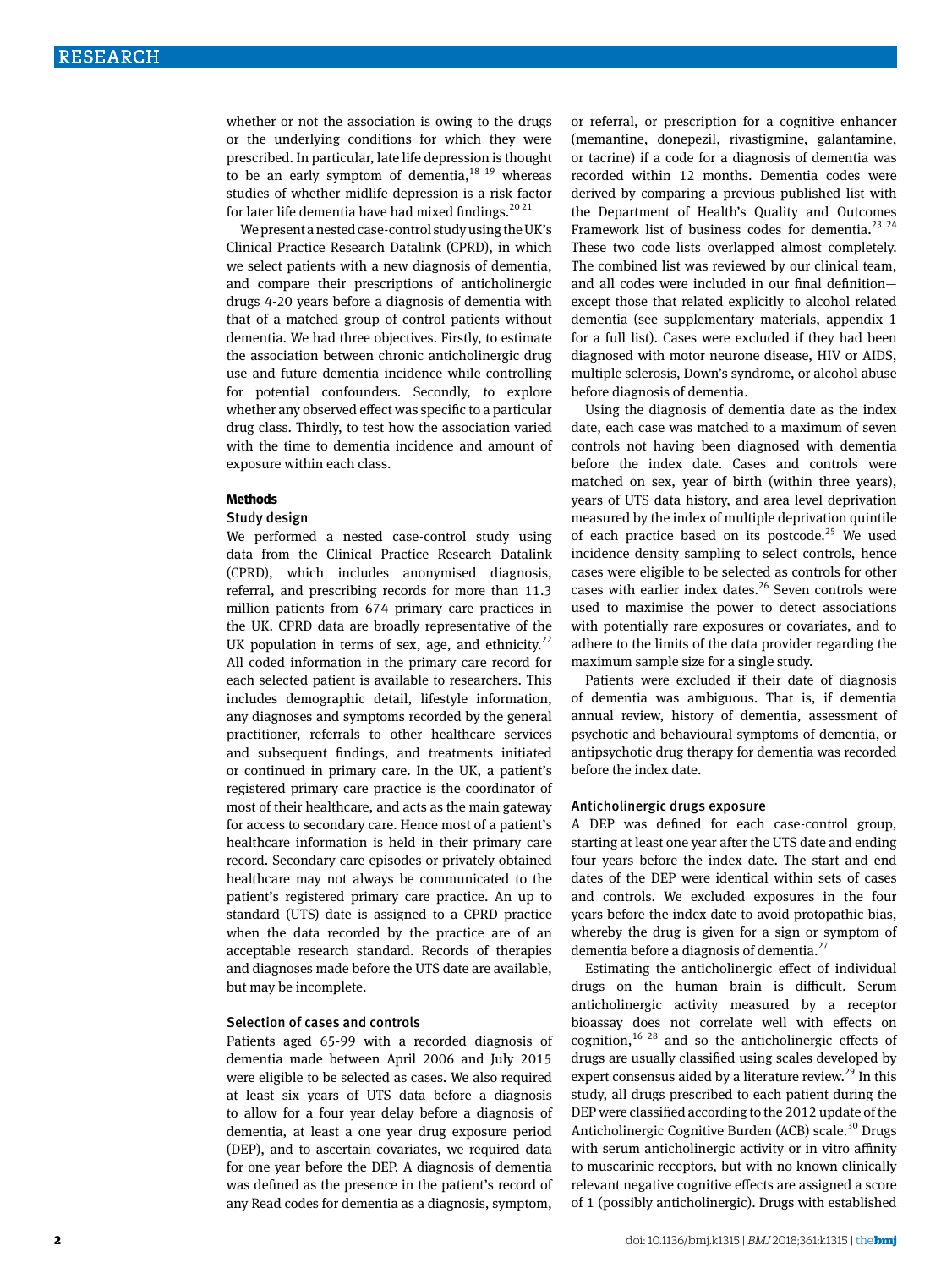and clinically relevant anticholinergic effects are assigned a score of 2 based on blood-brain penetration (definitely anticholinergic). Drugs with a score of 2 that also have reported associations with delirium are assigned a score of 3 (definitely anticholinergic). All other drugs are assigned a score of 0. For the drugs available in the UK in the last 30 years without an ACB score, we made the following assumptions: thiazide diuretics, loop diuretics, and antihistamines have an ACB score of 1; tricyclic antidepressants have an ACB score of 3; and creams, eye drops, and ear drops have an ACB score of 0.

Our primary exposures were the number of defined daily doses (DDDs) prescribed for drugs within a drug class for each ACB score during the DEP. The DDD is defined as the assumed average maintenance daily dose for a drug based on its main indication in adults, using the DDD values assigned by the World Health Organisation's (WHO) Collaborating Centre for Drug Statistics Methodology. For prescriptions of different drugs with the same ACB score, DDDs were summed. We then categorised exposure during the DEP as 0, 1-13, 14-89, 90-364, 365-1459, or more than 1460 DDDs.

We further categorised the drugs with anticholinergic properties as either analgesic (WHO Anatomical Therapeutic Chemical code N02), antidepressant (N06A), antipsychotic (N05A), cardiovascular (C), gastrointestinal (A), antiparkinson (N04), respiratory (R), urological (G04), or other. These categories separate the main indications for anticholinergic drugs and correlate closely with their pharmacological action. Drugs in these classes have similar receptor bindings.

Finally, an average ACB score was calculated as the average across the DEP of the sum of the ACB score for each drug being used at any given time. This was then categorised into groups reflecting approximate quintiles of the sample, but with two additional groups representing those with particularly high (3-5 and 5 or more) average ACB scores.

#### Covariates

We considered potential confounders to be any variable suspected to be linked to dementia incidence or an indication for any of the drugs examined. A full list of covariates and their definitions are available (see supplementary materials, appendix 2). In summary, we included diagnoses of cardiovascular disease, other dementia risk factors and correlates, other indications for anticholinergics, other drug use, sociodemographic variables, and records of health related lifestyle information where available.

Exposures could occur at any time during an individual's DEP and so, as with many case-control studies, $31$  it is not clear at what point we should determine the presence or absence of confounding factors. Our primary analysis measured confounders recorded up to the end of the DEP to best capture the indications of the drugs. We also coded the status of each patient with respect to each covariate up

to the start of the DEP, as some variables could be consequences of drug exposure.

## Statistical analysis

Patterns of exposures and covariates were described for case and control groups separately.

Primary analysis compared the number of DDDs of drugs with an ACB score of 1, 2, or 3 prescribed to cases and controls during the DEP, controlling for covariates recorded at the end of each DEP. We used multiple conditional logistic regression to estimate the independent association between classes of anticholinergic prescriptions and a diagnosis of dementia, adjusting for all other anticholinergic classes and covariates described previously. Adjusted odds ratios are reported with 95% confidence intervals, however, P<0.01 was prespecified as a threshold for statistical significance owing to the large number of subgroups being examined. All analysis was conducted with Stata version 14 (StataCorp, College Station, TX).

Secondary prespecified analyses included: disaggregation of exposure by drug class; testing the effect of exposure 4-10, 10-15, and 15-20 years before the index date in those with 6 or more, 11 or more, and 16 or more years of UTS data history respectively; and testing the effect of the average ACB score over the DEP.

Sensitivity analyses included repeating our primary analysis three times. Firstly, to adjust for covariates measured up to the start rather than the end of the DEP, and the following post hoc analyses. Secondly, to emulate a new user design by excluding patients prescribed medications with an ACB score of 2 or 3 in the 12 months before the DEP.<sup>32</sup> Thirdly, to recode binary exposure variables to correspond to 90 or more DDDs prescribed instead of any prescription during the DEP, to represent longer term rather than one-off exposure.

To test the likely impact of missing lifestyle covariate data, we compared findings with and without adjustment for these lifestyle variables in complete data and in the full dataset using a missing category for each variable. As with other analyses of routine data, diagnosed health conditions or other drugs are assumed absent if there is no mention in the primary care record. Deprivation is based on practice location and so is known for all patients.

For a final prespecified sensitivity analysis, we recoded drugs by using the Anticholinergic Drug Scale (ADS) instead of the ACB scale. ADS classifies the degree of anticholinergic activity of each drugs on a scale from 0 (no anticholinergic effect) to 3 (marked anticholinergic effect) in accordance with a literature review and expert consensus.<sup>33</sup> Sample size was determined by the maximum available data within CPRD.

# Patient involvement

Four Alzheimer's Society Research Network Volunteers acted as study monitors and service user representatives on our study steering committee. These individuals have all acted as carers of people with dementia. The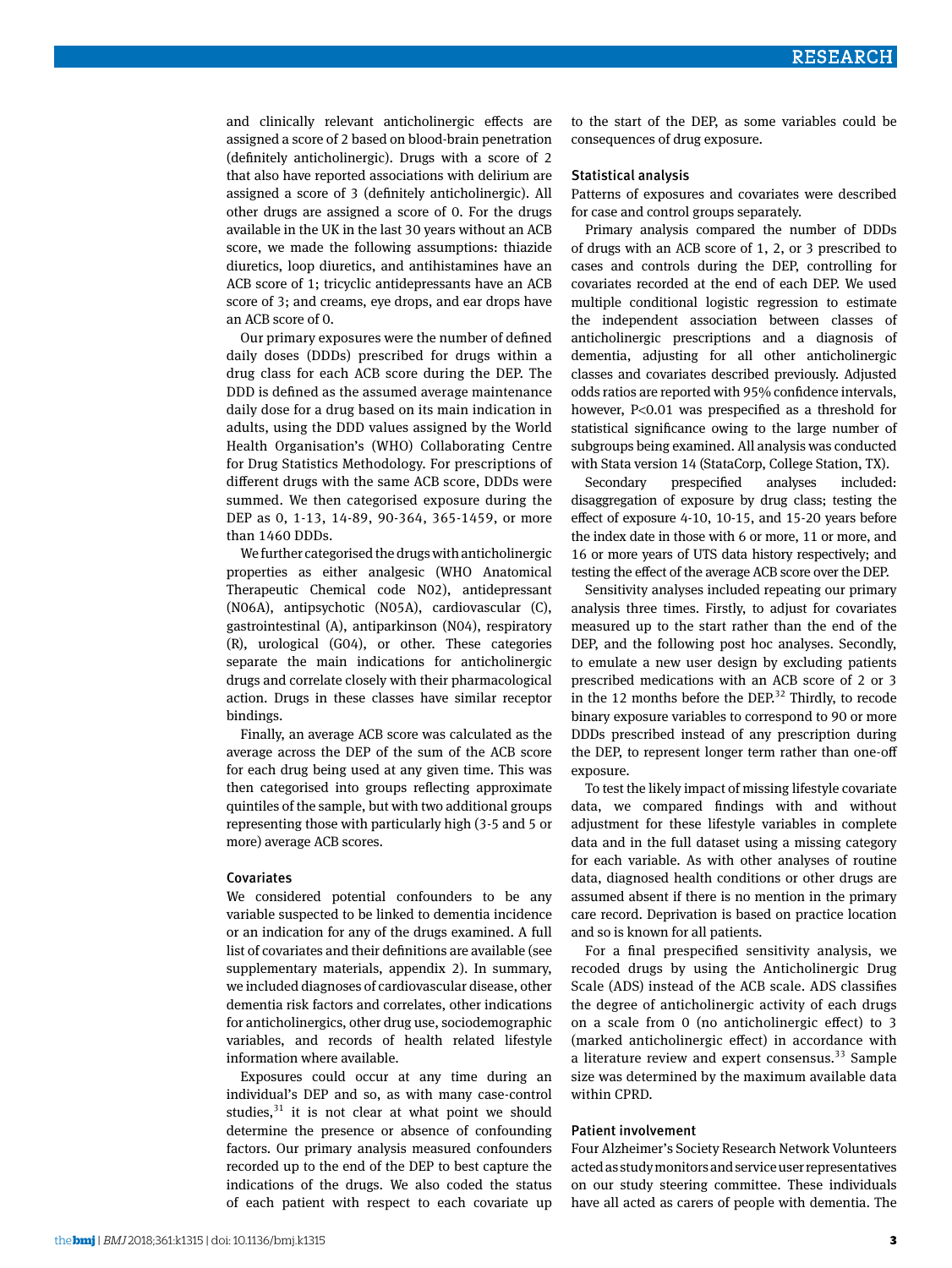monitors contributed to our protocol development by sharing their experiences of psychoactive drug use and their view of the balance between the benefits of drug use and potential cognitive decline. Monitors met the study team to discuss study progress every six months. They are assisting us with the dissemination of our study, making sure that lay summaries of results are accessible and easily understood.

# **Results**

The source population consisted of 66 136 patients with a diagnosis of dementia between April 2006 and July 2015. After applying the exclusion criteria, our analysis included 40 770 cases and 283 933 controls, with the majority of cases being matched to seven controls (see supplementary materials, figure 1). Most patients (n=254 083, 78%) were from general practices in England, with 30 817 (9%) from Scotland, 29 575 (9%) from Wales, and 10 228 (3%) from Northern Ireland. The median age of patients at index date was 83 (interquartile range 78-87) and 63% were female. The median drug exposure period (DEP) was 7.1 years (interquartile range 4.0-11.3, range 1-16). Table 1 shows that diagnoses of conditions related to dementia and indications for anticholinergics increased during the DEP. As an example, the proportion of dementia cases diagnosed with depression at the start of the DEP was 12% (n=5071), rising to 20% (n=8030) during the DEP. Information on smoking status, harmful alcohol use, and body mass index becomes more complete by the end of the DEP. As expected, the average body mass index decreases during the DEP for dementia cases, but increases for the control group.

# Frequency of anticholinergic drugs use

During the DEP, 14 453 (35%) cases and 86 403 (30%) controls were prescribed at least one anticholinergic drug with an Anticholinergic Cognitive Burden (ACB) score of 3. A total of 1 793 505 prescriptions for drugs with an ACB score of 3 were written during the DEP. The five most common drugs were amitriptyline (29%), dosulepin (also known as dothiepin; 16%), paroxetine (8%), oxybutynin (7%), and tolterodine (7%). Only 1429 (3.5%) cases and 7909 (2.8%) controls were prescribed drugs with an ACB score of 2, with carbamazepine accounting for 87% of these prescriptions. Most patients (89% of cases and 87% of controls) received at least one prescription for a drug with an ACB score of 1 during the DEP, with cardiovascular drugs accounting for 63% of these prescriptions. The number of prescriptions for each ACB score is further described in supplementary materials, table 1.

# Primary analysis

Table 2 shows that there was a positive and significant association between the prescription of any drug with an ACB score of 1, 2, or 3 and dementia with corresponding odds ratios of 1.10 (95% confidence interval 1.06 to 1.15), 1.10 (1.03 to 1.16), and 1.11 (1.08 to 1.14). These values were adjusted for

covariates measured at the end of the DEP. A doseresponse effect was evident for prescribed doses of drugs with an ACB score of 2 or 3. However, there was no dose-response effect for drugs with an ACB score of 1. Table 2 shows that an odds ratio of approximately 1.1 was seen for those prescribed drugs with an ACB score of 1, regardless of the number prescribed, including those with less than 14 DDD exposure. The associations are attenuated from the crude rates when adjusting for drug use at the start of the DEP, and are further reduced only slightly when adjusting for covariates at the end of the DEP.

There was a dose-response effect linking average anticholinergic load, measured by the average ACB score over the DEP, with dementia incidence, although this is only evident for those with an average score of 3 or more (table 2).

#### Exposure by drug class

Table 3 shows that, when analysed by class, there was a significant association between dementia incidence and any prescription of antidepressant, antiparkinson, or urological drugs with an ACB score of 3, but no association with antispasmodic, antipsychotic, antihistamine, or other drugs with an ACB score of 3. Prescriptions for drugs with an ACB score of 2 were relatively rare, and so results are imprecise in this group, but there is some evidence for an association between dementia incidence and prescription of antiparkinson drugs. We found positive associations for antidepressant drugs with an ACB score of 1 with an increased risk of dementia, but not with any other drugs with an ACB score of 1. Supplementary materials table 2 shows the associations between dementia incidence and the number of DDDs by drug class. These associations are consistent with the findings in table 3, except that a tentative effect of antihistamines with an ACB score of 3 is seen for patients with more than 365 DDDs prescribed during the DEP. Use of gastrointestinal drugs with an ACB score of 1 or 3, and cardiovascular drugs with an ACB score of 1 was associated with a minor reduction in the risk of dementia.

## Exposure by time before a diagnosis of dementia

Table 4 shows the effect of exposure in three different periods (4-10, 10-15, and 15-20 years) before the index date. Associations with prescriptions for drugs with an ACB score of 3 were consistent across the DEP. Associations with prescriptions for drugs with an ACB score of 1 and 2 were more apparent closer to the index date. In particular, the prescription of any drug with an ACB score of 3 15-20 years before a diagnosis of dementia was significantly associated with greater dementia incidence with an odds ratio of 1.17 (95% confidence interval 1.10 to 1.24) adjusted for covariates at the start of the DEP. Prescriptions at 15-20 years before a diagnosis of dementia for antidepressant and urological drugs with an ACB score of 3 remained consistently significantly associated with dementia incidence with odds ratios of 1.19 (1.10 to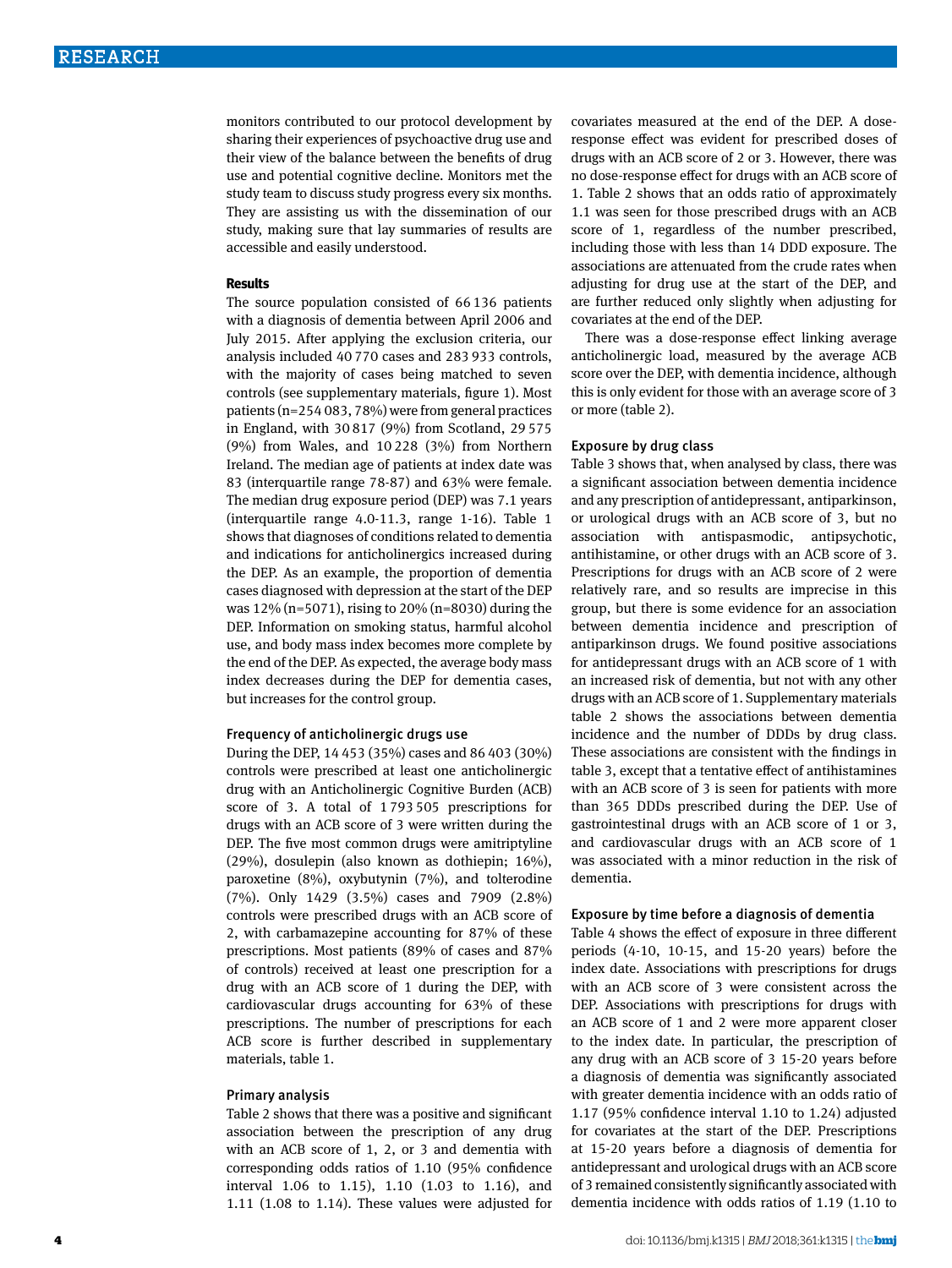Table 1 | Characteristics of 40770 case patients with a diagnosis of dementia and 283933 controls from the Clinical Practice Research Datalink at the start and end of the drug exposure period (DEP). Values are numbers (percentages) unless stated otherwise

|                                                         | <b>Start</b>             |                          | End                    |                               |  |  |
|---------------------------------------------------------|--------------------------|--------------------------|------------------------|-------------------------------|--|--|
| Characteristic                                          | Cases                    | Controls                 | Cases                  | Controls                      |  |  |
| Lifestyle                                               |                          |                          |                        |                               |  |  |
| Current smoker*                                         | 5058 (12.4)              | 34652 (12.2)             | 4516 (11.1)            | 30 976 (10.9)                 |  |  |
| Harmful alcohol uset                                    | 166(0.4)                 | 980 (0.3)                | 377(0.9)               | 2316 (0.8)                    |  |  |
| Mean (SD) body mass index‡                              | 26.4(6.3)                | 26.5(6.9)                | 26.1(5.2)              | 26.8(5.6)                     |  |  |
| Cardiovascular or cerebrovascular and related diagnoses |                          |                          |                        |                               |  |  |
| <b>Diabetes</b>                                         | 2734 (6.7)               | 16362 (5.8)              | 5392 (13.2)            | 34 0 15 (12.0)                |  |  |
| Diabetes complications                                  | 418(1.0)                 | 2206(0.8)                | 1378 (3.4)             | 7678 (2.7)                    |  |  |
| Hyperlipidemia                                          | 2740 (6.7)               | 16369 (5.8)              | 6481 (15.9)            | 40796 (14.4)                  |  |  |
| Hypertension                                            | 13 3 28 (3 2.7)          | 91737 (32.3)             | 22 104 (54.2)          | 155 262 (54.7)                |  |  |
| Stroke or transient ischaemic attack                    | 1969 (4.8)               | 11734 (4.1)              | 4747 (11.6)            | 25856(9.1)                    |  |  |
| Congestive heart disease                                | 5279 (12.9)              | 33947 (12)               | 8388 (20.6)            | 54615 (19.2)                  |  |  |
| Heart failure                                           | 819 (2.0)                | 5921 (2.1)               | 2140 (5.2)             | 15 961 (5.6)                  |  |  |
| Peripheral arterial disease                             | 897 (2.2)                | 5953(2.1)                | 2110(5.2)              | 13818 (4.9)                   |  |  |
| Atrial fibrillation                                     | 1303 (3.2)               | 8856 (3.1)               | 3744 (9.2)             | 24 5 9 1 (8.7)                |  |  |
| Angina                                                  | 3704 (9.1)               | 23 213 (8.2)             | 6006 (14.7)            | 38 602 (13.6)                 |  |  |
| Myocardial infarction                                   | 1820 (4.5)               | 12051 (4.2)              | 2908 (7.1)             | 19602 (6.9)                   |  |  |
| Coronary artery operations                              | 831 (2.0)                | 5261 (1.9)               | 1711(4.2)              | 11002 (3.9)                   |  |  |
| Deep vein thrombosis                                    | 552 (1.4)                | 4172(1.5)                | 1110(2.7)              | 8101 (2.9)                    |  |  |
| Mental health diagnoses                                 |                          |                          |                        |                               |  |  |
| Depression                                              | 5071 (12.4)              | 29 676 (10.5)            | 8030 (19.7)            | 44 264 (15.6)                 |  |  |
| Severe depression                                       | 400(1.0)                 | 2175 (0.8)               | 804(2.0)               | 4056 (1.4)                    |  |  |
| Depression symptoms                                     | 1393 (3.4)               | 7880 (2.8)               | 4577 (11.2)            | 24 2 20 (8.5)                 |  |  |
| Mean (SD) depression duration (years) §                 | 13.8 (12.8)              | 14.2 (12.8)              | 14.3(13.0)             | 15.2(13.2)                    |  |  |
| Severe mental illness                                   | 294(0.7)                 | 1558(0.5)                | 431(1.1)               | 2078 (0.7)                    |  |  |
| Anxiety                                                 | 3641 (8.9)               | 22 229 (7.8)             | 6190 (15.2)            | 35 5 98 (12.5)                |  |  |
| Anxiety symptoms                                        | 1172(2.9)                | 6457(2.3)                | 3763 (9.2)             | 20366 (7.2)                   |  |  |
| Other diagnoses                                         |                          |                          |                        |                               |  |  |
| Parkinson's disease                                     | 237(0.6)                 | 958(0.3)                 | 1448 (3.6)             | 4283(1.5)                     |  |  |
| Epilepsy                                                | 542(1.3)                 | 2799 (1.0)               | 771 (1.9)              | 3860 (1.4)                    |  |  |
| Insomnia                                                | 2940 (7.2)               | 18407 (6.5)              | 7351 (18.0)            | 45 227 (15.9)                 |  |  |
| Fatigue                                                 | 2666(6.5)                | 15 825 (5.6)             | 8561 (21.0)            | 50 351 (17.7)                 |  |  |
| Other sleep problems                                    | 583 (1.4)                | 3501 (1.2)               | 2772 (6.8)             | 15 878 (5.6)                  |  |  |
| Hemiplegia and paraplegia                               | 131(0.3)                 | 816(0.3)                 | 235(0.6)               | 1406 (0.5)                    |  |  |
| Drug abuse                                              | 297(0.7)                 | 1694 (0.6)               | 414(1.0)               | 2357 (0.8)                    |  |  |
| Migraine<br>Headache                                    | 1320 (3.2)<br>2540 (6.2) | 8625 (3.0)<br>15653(5.5) | 1839 (4.5)<br>6102(15) | 11 999 (4.2)<br>37 602 (13.2) |  |  |
| Back or neck pain                                       | 12 2 2 5 (30.0)          | 79 108 (27.9)            | 21 123 (51.8)          | 138554 (48.8)                 |  |  |
| Neuropathy                                              | 750 (1.8)                | 4766 (1.7)               | 2030(5.0)              | 13098 (4.6)                   |  |  |
| Meniere's disease                                       | 340 (0.8)                | 2353(0.8)                | 471(1.2)               | 3397 (1.2)                    |  |  |
| Restless leg syndrome                                   | 169(0.4)                 | 1088(0.4)                | 610(1.5)               | 3955 (1.4)                    |  |  |
| Chronic obstructive pulmonary disease                   | 899 (2.2)                | 6327(2.2)                | 2534(6.2)              | 18012 (6.3)                   |  |  |
| Asthma                                                  | 3134 (7.7)               | 20991 (7.4)              | 4375 (10.7)            | 29822 (10.5)                  |  |  |
| Rhinitis                                                | 2556 (6.3)               | 16617 (5.9)              | 5155 (12.6)            | 32956 (11.6)                  |  |  |
| Gastroesophageal reflux disease or oesophagitis         | 2876(7.1)                | 18 277 (6.4)             | 6141 (15.1)            | 39437 (13.9)                  |  |  |
| Peptic or gastric ulcer                                 | 1122 (2.8)               | 6779 (2.4)               | 2530 (6.2)             | 15724 (5.5)                   |  |  |
| Irritable bowel syndrome                                | 210(0.5)                 | 1316 (0.5)               | 2328 (5.7)             | 15 277 (5.4)                  |  |  |
| Inflammatory bowel disease                              | 1087(2.7)                | 6692 (2.4)               | 2451 (6.0)             | 15523 (5.5)                   |  |  |
| Intestinal surgery, colostomy, or ileostomy             | 1438 (3.5)               | 9515 (3.4)               | 3137 (7.7)             | 20215 (7.1)                   |  |  |
| Liver disease                                           | 93(0.2)                  | 650(0.2)                 | 207(0.6)               | 1312(0.5)                     |  |  |
| Osteoarthritis                                          | 7925 (19.4)              | 50644 (17.8)             | 14627 (35.9)           | 94 681 (33.3)                 |  |  |
| Rheumatoid arthritis                                    | 486(1.2)                 | 3700 (1.3)               | 806(2.0)               | 5799 (2.0)                    |  |  |
| Dermatitis                                              | 6986 (17.1)              | 45 613 (16.1)            | 13364 (32.8)           | 88 331 (31.1)                 |  |  |
| Eczema                                                  | 4015 (9.8)               | 26 696 (9.4)             | 8952 (22.0)            | 59 677 (21.0)                 |  |  |
| Psoriasis                                               | 1059(2.6)                | 6856 (2.4)               | 1696 (4.2)             | 11 200 (3.9)                  |  |  |
| Urinary incontinence                                    | 1222 (3.0)               | 7186 (2.5)               | 3225 (7.9)             | 18027 (6.3)                   |  |  |
| Renal disease or chronic kidney disease                 | 457(1.1)                 | 3138 (1.1)               | 5817 (14.3)            | 37 981 (13.4)                 |  |  |
| Prostatism                                              | 1496 (3.7)               | 9176 (3.2)               | 3490 (8.6)             | 21464 (7.6)                   |  |  |
| Cancer                                                  | 3133 (7.7)               | 21956 (7.7)              | 6307 (15.5)            | 44 5 67 (15.7)                |  |  |
| History in 12 months before DEP                         |                          |                          |                        |                               |  |  |
| Any falls                                               | 808 (2.0)                | 4391 (1.6)               | 808 (2.0)              | 4391 (1.6)                    |  |  |
| Any fractures                                           | 596 (1.5)                | 3693(1.3)                | 596 (1.5)              | 3693(1.3)                     |  |  |
| Mean (SD) doctor consultations                          | 5.4(6.3)                 | 4.8(5.9)                 | 5.4(6.3)               | 4.8(5.9)                      |  |  |

\*Data missing for 9664 cases and 70 877 controls at the start of the DEP, and 1465 cases and 13 596 controls at the end of the DEP. †Data missing for 22 940 cases and 159 721 controls at the start of the DEP, and 12 702 cases and 90 129 controls at the end of the DEP. ‡Data missing for 13 086 cases and 94 734 controls at the start of the DEP, and 4736 cases and 37 526 controls at the end of the DEP. §Since first symptom or diagnosis of depression.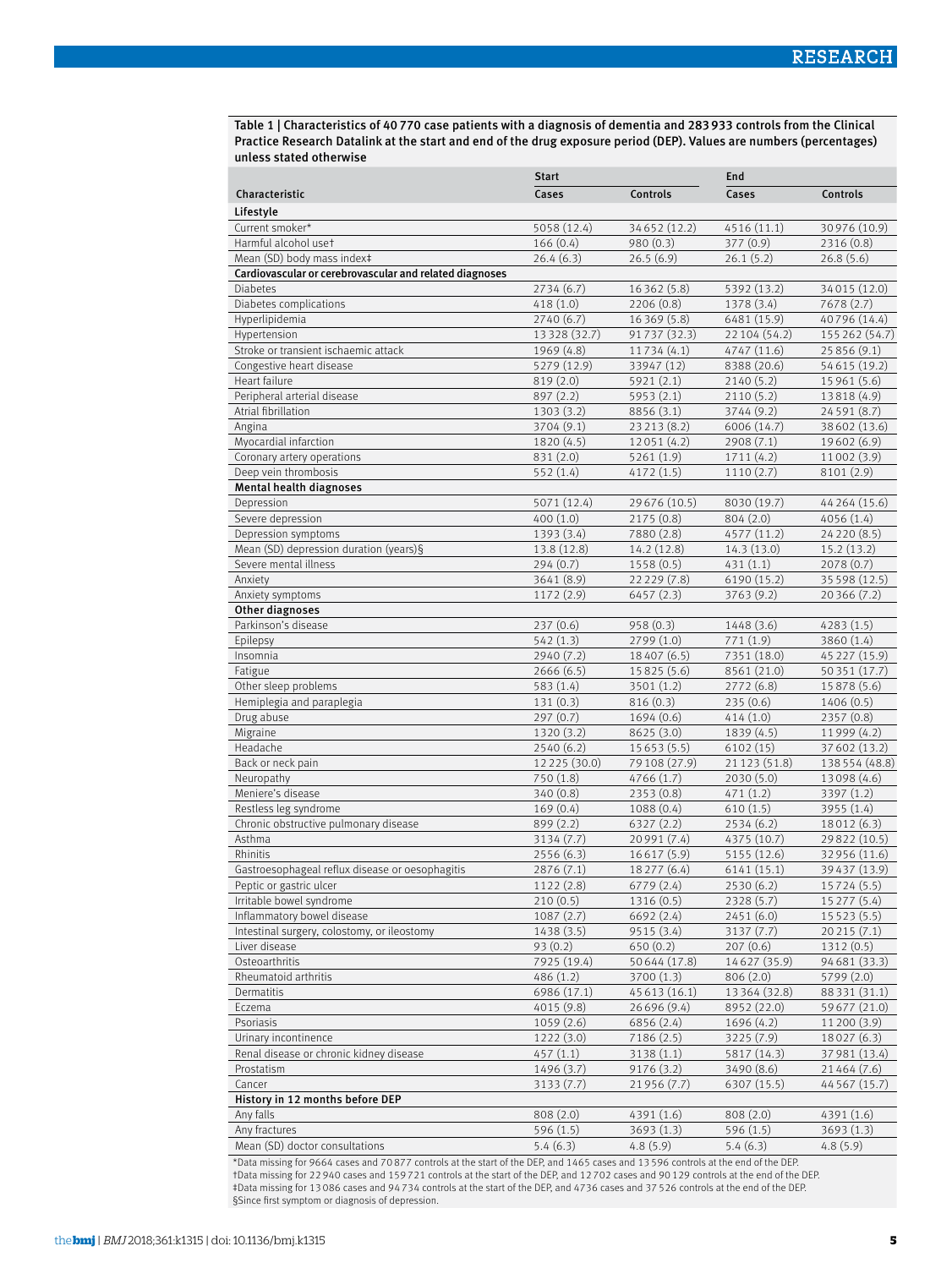| Table 2   Crude and adjusted odds ratios of dementia by prescription of any, defined daily doses (DDDs), and total burden of anticholinergics |  |
|-----------------------------------------------------------------------------------------------------------------------------------------------|--|
| measured with the Anticholinergic Cognitive Burden (ACB) score                                                                                |  |

|                            |                 |                    | Odds ratio (95% CI)               |                                 |                                   |  |
|----------------------------|-----------------|--------------------|-----------------------------------|---------------------------------|-----------------------------------|--|
| <b>Exposure during DEP</b> | No of cases (%) | No of controls (%) | Unadjusted                        | Adjusted at start of DEP*t      | Adjusted at end of DEP*#          |  |
| Any use                    |                 |                    |                                   |                                 |                                   |  |
| Prescriptions (ACB score): |                 |                    |                                   |                                 |                                   |  |
| None                       | 4295 (10.5)     | 36 329 (12.8)      | 1.00                              | 1.00                            | 1.00                              |  |
| $\mathbf{1}$               | 36437 (89.4)    | 247 406 (87.1)     | 1.25§ (1.21 to 1.29)              | 1.11§ (1.07 to 1.15)            | 1.10§ (1.06 to 1.15)              |  |
| $\overline{2}$             | 1429(3.5)       | 7909 (2.8)         | 1.27§ (1.20 to 1.35)              | $1.10\$ (1.03 to 1.17)          | 1.10§ (1.03 to 1.16)              |  |
| $\overline{3}$             | 14453 (35.5)    | 86403 (30.4)       | 1.27§ (1.24 to 1.30)              | $1.16\S(1.13 \text{ to } 1.19)$ | $1.11\$ (1.08 to 1.14)            |  |
| Number of DDDs (ACB score) |                 |                    |                                   |                                 |                                   |  |
| 1:                         |                 |                    |                                   |                                 |                                   |  |
| $\circ$                    | 4333 (10.6)     | 36527 (12.9)       | 1.00                              | 1.00                            | 1.00                              |  |
| $>0-13$                    | 3000 (7.4)      | 20530(7.2)         | 1.24§ (1.18 to 1.30)              | 1.16§ (1.11 to 1.22)            | 1.14§ (1.08 to 1.20)              |  |
| 14-89                      | 2530 (6.2)      | 17088 (6.0)        | 1.25§ (1.19 to 1.32)              | 1.15§ (1.09 to 1.21)            | 1.13§ (1.07 to 1.19)              |  |
| 90-364                     | 4253 (10.4)     | 28 497 (10.0)      | 1.26§ (1.21 to 1.32)              | 1.12§ (1.07 to 1.18)            | 1.09§ (1.04 to 1.15)              |  |
| 365-1459                   | 8549 (21.0)     | 56 607 (19.9)      | 1.28§ (1.23 to 1.33)              | 1.12§ (1.07 to 1.17)            | 1.10§ (1.05 to 1.15)              |  |
| >1460                      | 18 105 (44.4)   | 124684 (43.9)      | 1.23§ (1.19 to 1.28)              | 1.05 (1.01 to 1.10)             | 1.05 (1.01 to 1.10)               |  |
| 2:                         |                 |                    |                                   |                                 |                                   |  |
| $\circ$                    | 39 341 (96.5)   | 276024 (97.2)      | 1.00                              | 1.00                            | 1.00                              |  |
| $>0-13$                    | 704(1.7)        | 4301 (1.5)         | 1.15§ (1.06 to 1.25)              | 1.01 (0.93 to 1.10)             | 1.02 (0.94 to 1.11)               |  |
| 14-89                      | 266(0.7)        | 1533(0.5)          | 1.22§ (1.07 to 1.39)              | 1.08 (0.94 to 1.23)             | 1.07 (0.94 to 1.23)               |  |
| 90-364                     | 218(0.5)        | 1035(0.4)          | 1.48§ (1.28 to 1.72)              | 1.23§ (1.06 to 1.43)            | 1.20 (1.03 to 1.40)               |  |
| 365-1459                   | 176(0.4)        | 826(0.3)           | 1.50§ (1.27 to 1.76)              | 1.23 (1.04 to 1.45)             | 1.18 (0.99 to 1.39)               |  |
| >1460                      | 65(0.2)         | 214(0.1)           | 2.15§ (1.63 to 2.83)              | $1.62\S(1.22 \text{ to } 2.15)$ | 1.57§ (1.18 to 2.09)              |  |
| 3:                         |                 |                    |                                   |                                 |                                   |  |
| $\circ$                    | 26317 (64.5)    | 197 530 (69.6)     | 1.00                              | 1.00                            | 1.00                              |  |
| $>0-13$                    | 5663 (13.9)     | 38084 (13.4)       | 1.13§ (1.10 to 1.17)              | 1.07§ (1.04 to 1.11)            | 1.04 (1.01 to 1.08)               |  |
| 14-89                      | 2440 (6.0)      | 15154(5.3)         | 1.23§ (1.17 to 1.28)              | $1.13\S(1.08 \text{ to } 1.18)$ | 1.07§ (1.02 to 1.12)              |  |
| 90-364                     | 2786 (6.8)      | 15 462 (5.4)       | 1.37§ (1.31 to 1.43)              | 1.24§ (1.19 to 1.30)            | $1.17\$ $(1.12 \text{ to } 1.22)$ |  |
| 365-1459                   | 2512 (6.2)      | 12626 (4.4)        | $1.51\$ (1.45 to 1.58)            | 1.35§ (1.29 to 1.42)            | $1.27\$ $(1.21$ to $1.33)$        |  |
| >1460                      | 1052(2.6)       | 5077(1.8)          | 1.59§ (1.49 to 1.71)              | 1.40§ (1.30 to 1.50)            | 1.31§ (1.22 to 1.41)              |  |
| <b>Average ACB score</b>   |                 |                    |                                   |                                 |                                   |  |
| < 0.1                      | 9517 (23.3)     | 74445 (26.2)       | 1.00                              | 1.00                            | 1.00                              |  |
| $0.1 - 0.4$                | 6084 (14.9)     | 41528 (14.6)       | 1.15§ (1.11 to 1.19)              | 1.09§ (1.05 to 1.13)            | 1.07§ (1.03 to 1.11)              |  |
| $0.5 - 0.9$                | 5781 (14.2)     | 40 413 (14.2)      | 1.12§ (1.08 to 1.16)              | 1.06§ (1.02 to 1.10)            | 1.06§ (1.02 to 1.10)              |  |
| $1.0 - 1.9$                | 9030 (22.2)     | 62 348 (22.0)      | $1.14\$ $(1.10 \text{ to } 1.17)$ | $1.06\S(1.03 \text{ to } 1.10)$ | 1.07§ (1.01 to 1.09)              |  |
| $2.0 - 2.9$                | 4914 (12.1)     | 33 113 (11.7)      | $1.17\$ (1.13 to 1.21)            | $1.07\$ (1.03 to 1.12)          | 1.07§ (1.02 to 1.12)              |  |
| $3.0 - 4.9$                | 3874 (9.5)      | 23 954 (8.4)       | 1.28§ (1.23 to 1.33)              | $1.13\S(1.08 \text{ to } 1.19)$ | $1.12\$ (1.07 to 1.18)            |  |
| >5.0                       | 1570 (3.9)      | 8132 (2.9)         | 1.53§ (1.44 to 1.62)              | 1.31§ (1.23 to 1.40)            | 1.28§ (1.19 to 1.36)              |  |
|                            |                 |                    |                                   |                                 |                                   |  |

DEP=drug exposure period

\*Adjusted for age, region, any falls, any fractures, and number of doctor consultations in the 12 months before the DEP. Also adjusted for the number of prescriptions during the DEP for the following drugs not rated as anticholinergic: benzodiazepines, z drugs, antidepressants, antinausea and antivertigo preparations, antiepileptics, and antiparkinson drugs

†Adjusted for the following variables measured at the start of the DEP: body mass index, smoking status, harmful alcohol use, depression duration (0, 0-2, 2-5, 5-10, 10-20, and >20 years), and all diagnoses listed in table 1.

‡Adjusted for the following variables measured at the end of the DEP: body mass index, smoking status, harmful alcohol use, depression duration (0, 0-5, 5-10, 10-15, 15-20, and >20 years), and all diagnoses listed in table 1.

§P<0.01.

1.29) and 1.27 (1.09 to 1.48) respectively. However, for antidepressants with an ACB score of 1, the association with dementia increased for prescriptions given in periods closer to a diagnosis of dementia. Similarly, the negative association between gastrointestinal drugs and dementia was not seen for exposures 15-20 years before the index date.

Supplementary materials, appendix 4 details a further analysis of the associations between depression, antidepressants, and dementia incidence. Diagnosis of depression has no independent association with dementia incidence after adjusting for antidepressants and other covariates in the model. However, antidepressants were consistently associated with dementia; this affect was not attenuated by controlling for depression, and there was no interaction between depression severity and antidepressant drug use with respect to dementia incidence.

# Sensitivity analyses

Excluding patients with a prescription for a drug with an ACB score of 2 or 3 in the 12 months before the DEP, hence restricting to new users, resulted in 5215 cases and 62 161 controls being excluded. This led to small reductions in the association between dementia incidence and any drug with an ACB score of 3 (odds ratio 1.07, 95% confidence interval 1.04 to 1.10) and any drug with an ACB score of 2 (1.12, 1.04 to 1.21) adjusted for covariates measured at the end of the DEP (see supplementary materials, table 3). No substantial changes were seen in the association between dementia incidence and specific classes of drugs used when restricted to new users. In particular, antidepressants and urologicals with an ACB score of 3 and antidepressants with an ACB score of 1 remained noticeably associated with dementia.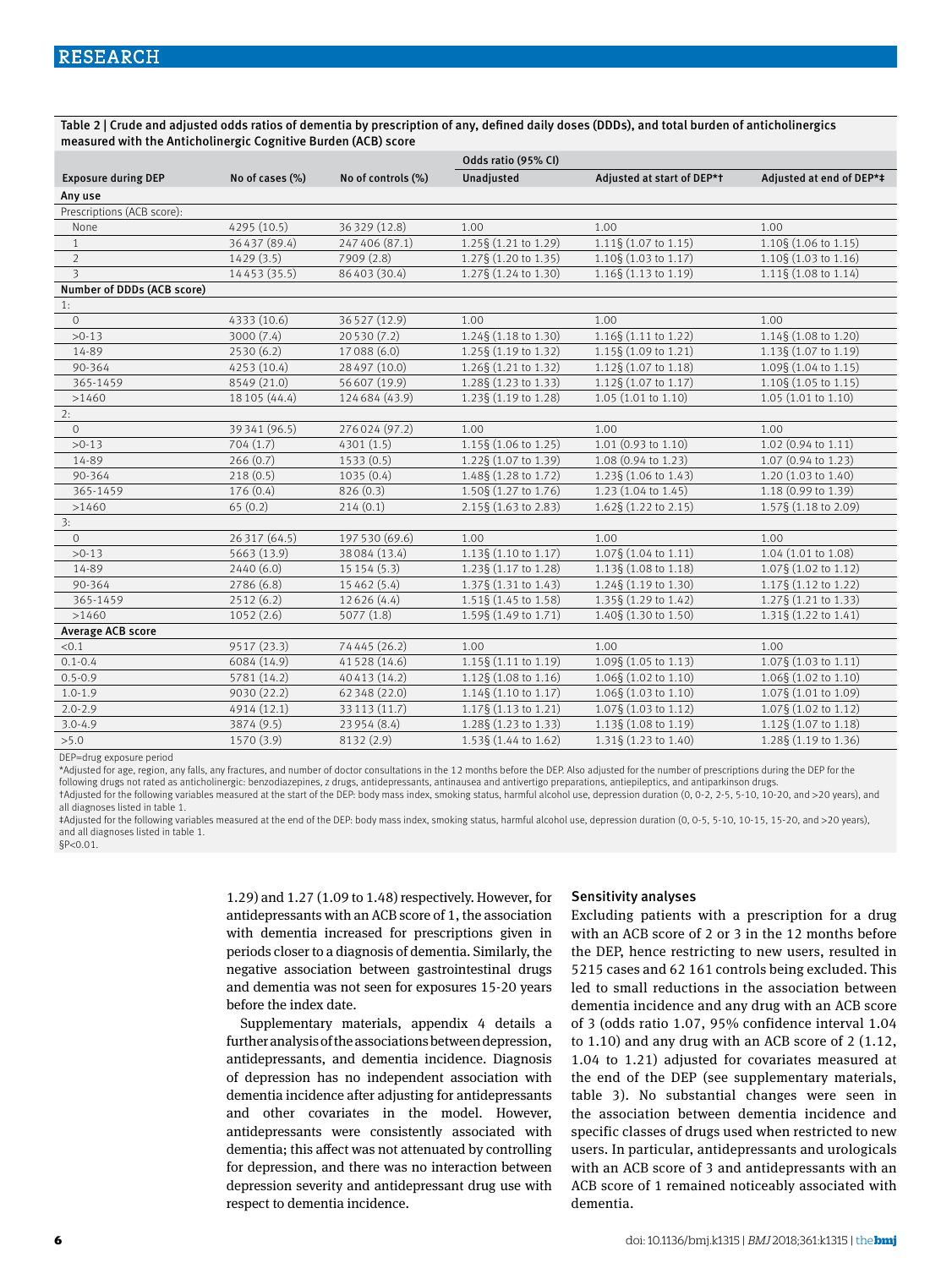|                          |                 |                    | Odds ratio (95% CI)               |                               |  |  |
|--------------------------|-----------------|--------------------|-----------------------------------|-------------------------------|--|--|
| Drug class               | No of cases (%) | No of controls (%) | Adjusted at start of DEP*1        | Adjusted at end of DEP*#      |  |  |
| ACB score of 1           |                 |                    |                                   |                               |  |  |
| Analgesic                | 23871 (58.6)    | 158 162 (55.7)     | 1.02 (1.00 to 1.05)               | 1.02 (0.99 to 1.04)           |  |  |
| Antidepressant           | 5958 (14.6)     | 28767 (10.1)       | 1.37§ (1.32 to 1.42)              | 1.25§ (1.20 to 1.30)          |  |  |
| Antipsychotic            | 8051 (19.7)     | 50079 (17.6)       | 1.05§ (1.02 to 1.08)              | 1.04 (1.01 to 1.07)           |  |  |
| Cardiovascular           | 27 926 (68.5)   | 191895 (67.6)      | $0.97$ $(0.94$ to $0.99)$         | $0.98(0.95 \text{ to } 1.01)$ |  |  |
| Gastrointestinal         | 10845 (26.6)    | 71814 (25.3)       | 0.97 (0.94 to 0.99)               | 0.96§ (0.93 to 0.99)          |  |  |
| Respiratory              | 9385 (23.0)     | 62787 (22.1)       | 0.99 (0.97 to 1.02)               | 0.99 (0.97 to 1.02)           |  |  |
| Other                    | 11521 (28.3)    | 77 345 (27.2)      | 0.95§ (0.92 to 0.97)              | 0.95§ (0.92 to 0.98)          |  |  |
| ACB score of 2           |                 |                    |                                   |                               |  |  |
| Analgesic                | 385(0.9)        | 2337 (0.8)         | 1.03 (0.92 to 1.15)               | 1.03 (0.92 to 1.16)           |  |  |
| Antipsychotic            | 22(0.1)         | 69(0.0)            | 1.44 (0.87 to 2.36)               | 1.35 (0.82 to 2.23)           |  |  |
| Antiparkinson            | 57(0.1)         | 141(0.0)           | $1.55\$ $(1.12 \text{ to } 2.14)$ | 1.32 (0.96 to 1.82)           |  |  |
| Respiratory              | 19(0.0)         | 123(0.0)           | $0.89$ (0.55 to 1.45)             | 0.83 (0.51 to 1.36)           |  |  |
| Other                    | 985(2.4)        | 5454 (1.9)         | 1.07 (1.00 to 1.15)               | 1.09(1.01 to 1.17)            |  |  |
| ACB score of 3           |                 |                    |                                   |                               |  |  |
| Antidepressant           | 8823 (21.6)     | 50817 (17.9)       | 1.13§ (1.10 to 1.16)              | 1.11§ (1.08 to 1.14)          |  |  |
| Antipsychotic            | 1036 (2.5)      | 5140 (1.8)         | 1.09 (1.02 to 1.18)               | 1.07 (1.00 to 1.16)           |  |  |
| Gastrointestinal         | 1817 (4.5)      | 12057 (4.2)        | 0.94 (0.89 to 0.99)               | 0.94 (0.89 to 0.99)           |  |  |
| Antiparkinson            | 270(0.7)        | 951(0.3)           | 1.45§ (1.25 to 1.68)              | 1.29§ (1.11 to 1.50)          |  |  |
| Respiratory              | 4002 (9.8)      | 25 195 (8.9)       | 1.04 (1.00 to 1.08)               | 1.03 (1.00 to 1.07)           |  |  |
| Urological               | 3261 (8.0)      | 16873 (5.9)        | 1.23§ (1.18 to 1.28)              | 1.18§ (1.13 to 1.23)          |  |  |
| Other                    | 284(0.7)        | 1741 (0.6)         | 0.99 (0.87 to 1.13)               | 0.99 (0.87 to 1.13)           |  |  |
| DEP=drug exposure period |                 |                    |                                   |                               |  |  |

#### Table 3 | Adjusted odds ratios of dementia by prescription of an anticholinergic drug by Anticholinergic Cognitive Burden (ACB) score and drug class

DEP=drug exposure period

\*Adjusted for age, region, any falls, any fractures, and number of doctor consultations in the 12 months before the DEP. Also adjusted for the number of prescriptions during the DEP for the following drugs not rated as anticholinergic: benzodiazepines, z drugs, antidepressants, antinausea and antivertigo preparations, antiepileptics, and antiparkinson drugs.

†Adjusted for the following variables measured at the start of the DEP: body mass index, smoking status, harmful alcohol use, depression duration (0, 0-2, 2-5, 5-10, 10-20, and >20 years), and all diagnoses listed in table 1.

‡Adjusted for the following variables measured at the end of the DEP: body mass index, smoking status, harmful alcohol use, depression duration (0, 0-5, 5-10, 10-15, 15-20, and >20 years), and all diagnoses listed in table 1.

§P<0.01.

Findings remained similar when also analysed by more than 90 DDDs of exposure versus less, rather than any prescription versus none (results not shown).

Although there were differences in the number of drugs with an ACB score of 1 and 2 and drugs with an Anticholinergic Drug Scale (ADS) score of 1 and 2, the proportion of patients with a prescription for drugs with an ACB or ADS score of 3 were similar (see supplementary materials, table 4). There was good concordance between drugs with an ACB or ADS score of 3 (Cohen's kappa 0.91). Prescription of any drugs with an ADS score of 3 had a marginally lower association with dementia (odds ratio 1.08, 95% confidence interval 1.06 to 1.11) adjusted for covariates at the end of the DEP, than drugs with an ACB score of 3 (1.11, 1.08 to 1.14). However, when analysed by the drug class, the findings were very similar with the antidepressant, antiparkinson, and urological drugs with an ADS score of 3 and antidepressants with an ADS score of 1 consistently associated with greater dementia incidence (data not shown), but no association with other ADS classes.

## Missing data

There were relatively high proportions of missing data for the body mass index, smoking, and alcohol variables. There was very little difference in any results when comparing estimates with and without

adjustment for these variables among the main dataset and those with complete data (see supplementary materials, table 5), suggesting that our findings are not sensitive to missing data in these covariates.

#### **Discussion**

In this case-control study of older adults in the UK, there was a noticeable association between increasing total anticholinergic burden over the previous 4-20 years and incident dementia diagnosis. However, this dose-response effect was not seen for cumulative use of drugs with an Anticholinergic Cognitive Burden (ACB) score of 1 (possibly anticholinergic), and was only evident for certain classes of anticholinergic drugs. Antidepressants (predominantly amitriptyline, dosulepin, and paroxetine) and urologicals (predominantly oxybutynin and tolterodine) with an ABC score of 3 (definitely anticholinergic) were consistently associated with incident dementia. These relations were seen even for exposures 15-20 years before the diagnosis of dementia, suggesting that reverse causation or confounding with early dementia symptoms are less likely explanations for the effect. Prescription of gastrointestinal drugs with an ACB score of 3 was not positively associated with dementia in any of our analyses. Other antidepressants (predominantly selective serotonin reuptake inhibitors) with an ACB score of 1 were associated with dementia, but that association was greater for prescriptions close to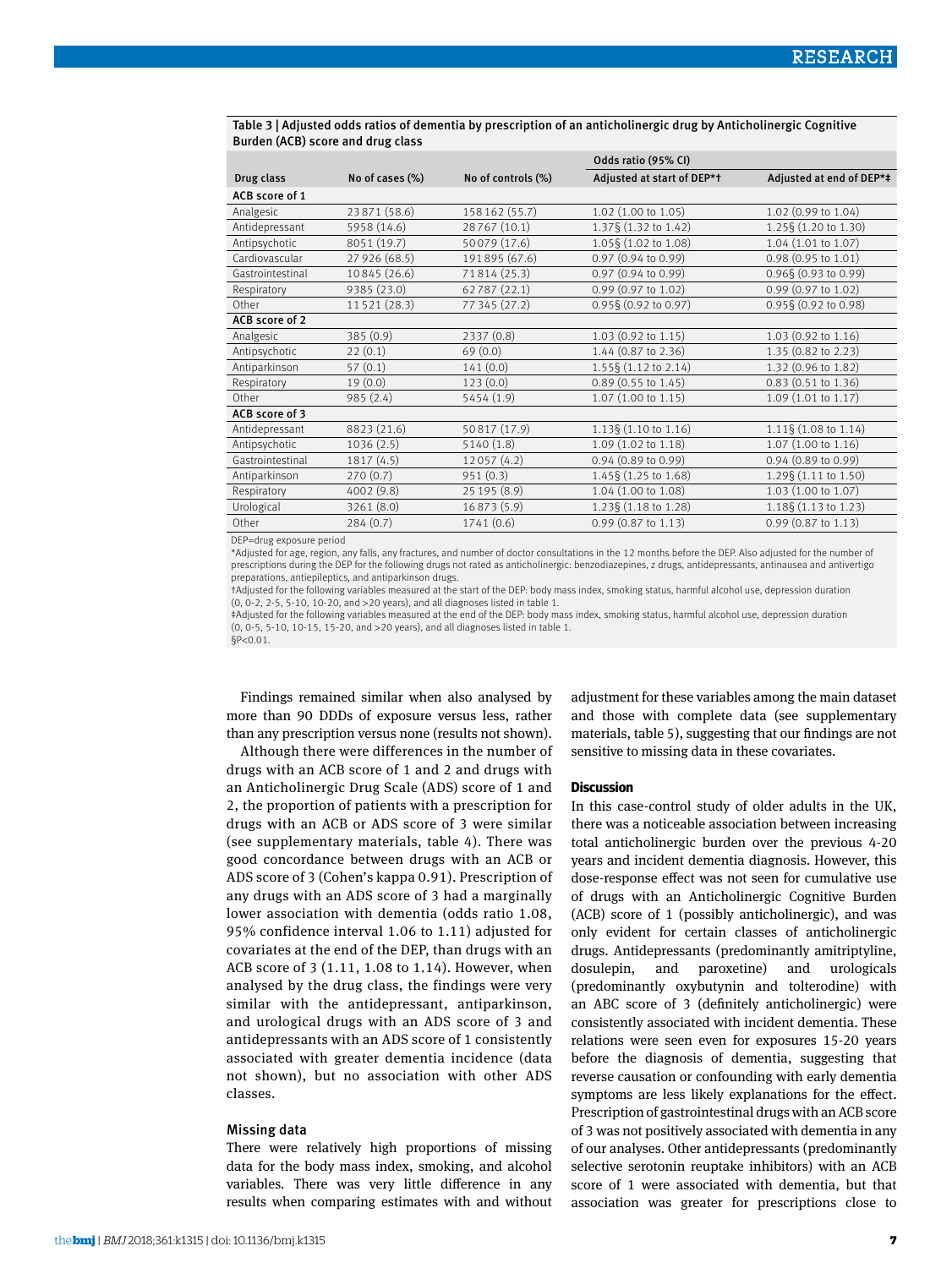| Table 4   Adjusted odds ratios (OR) of dementia by prescription of anticholinergic drugs, by drug class, and by period before a diagnosis of dementia |                                           |                               |                                 |                            |                                |                              |                            |                                |                                  |
|-------------------------------------------------------------------------------------------------------------------------------------------------------|-------------------------------------------|-------------------------------|---------------------------------|----------------------------|--------------------------------|------------------------------|----------------------------|--------------------------------|----------------------------------|
|                                                                                                                                                       | Exposure period (years before index date) |                               |                                 |                            |                                |                              |                            |                                |                                  |
|                                                                                                                                                       | $15 - 20*$                                |                               | $10 - 151$                      |                            |                                | $4 - 10+$                    |                            |                                |                                  |
| Drug class                                                                                                                                            | No of cases<br>$(n=10684)$                | No of controls<br>$(n=74145)$ | OR <sup>§</sup> (95%<br>CI)     | No of cases<br>$(n=23959)$ | No of controls<br>$(n=166735)$ | OR <sup>§</sup> (95% CI)     | No of cases<br>$(n=40770)$ | No of controls<br>$(n=283933)$ | OR <sup>§</sup> (95% CI)         |
| Any use                                                                                                                                               |                                           |                               |                                 |                            |                                |                              |                            |                                |                                  |
| Prescriptions<br>(ACB score):                                                                                                                         |                                           |                               |                                 |                            |                                |                              |                            |                                |                                  |
| None                                                                                                                                                  | 3638                                      | 27905                         | 1.00                            | 5602                       | 44790                          | 1.00                         | 4492                       | 38579                          | 1.00                             |
| $\mathbf{1}$                                                                                                                                          | 6789                                      | 44564                         | 1.05 (1.00<br>to $1.10)$        | 17867                      | 118973                         | $1.06$ (1.02)<br>to $1.10$ ) | 35722                      | 242210                         | $1.06$ (1.02)<br>to 1.09)        |
| $\overline{2}$                                                                                                                                        | 193                                       | 1057                          | 1.07 (0.91<br>to $1.25$ )       | 493                        | 2556                           | $1.14$ (1.03<br>to $1.26$ )  | 1054                       | 5734                           | $1.11$   $(1.03)$<br>to $1.18$ ) |
| $\overline{\mathbf{3}}$                                                                                                                               | 1972                                      | 11321                         | $1.17$   $(1.10$<br>to $1.24$ ) | 5242                       | 30303                          | $1.15$ (1.10)<br>to $1.19$ ) | 12338                      | 72335                          | $1.13$ (1.10)<br>to $1.15)$      |
| Any use by drug class                                                                                                                                 |                                           |                               |                                 |                            |                                |                              |                            |                                |                                  |
| Prescriptions<br>(ACB score):                                                                                                                         |                                           |                               |                                 |                            |                                |                              |                            |                                |                                  |
| None                                                                                                                                                  | 3638                                      | 27905                         | 1.00                            | 5602                       | 44790                          | 1.00                         | 4492                       | 38579                          | 1.00                             |
| 1:<br>Analgesic                                                                                                                                       | 3638                                      | 22914                         | 1.06 (1.01<br>to $1.11)$        | 9771                       | 62234                          | $1.05$ (1.02<br>to 1.08)     | 21756                      | 143993                         | 0.99 (0.96 to<br>1.01)           |
| Antidepressant                                                                                                                                        | 262                                       | 1429                          | 1.08 (0.93<br>to $1.24$ )       | 3813                       | 24345                          | $1.18$ (1.11)<br>to $1.26$ ) | 5413                       | 25566                          | $1.37$ (1.32)<br>to $1.42$ )     |
| Antipsychotic                                                                                                                                         | 932                                       | 6032                          | 0.99(0.92)<br>to 1.07)          | 2507                       | 15429                          | 1.04 (0.99 to<br>1.09)       | 6392                       | 39642                          | 1.03 (1.00 to<br>1.07)           |
| Cardiovascular                                                                                                                                        | 3672                                      | 23851                         | 1.02(0.97)<br>to 1.08)          | 11785                      | 79119                          | 0.99 (0.95 to<br>1.02)       | 27 2 5 6                   | 187816                         | $0.95$ (0.92<br>to 0.97)         |
| Gastrointestinal                                                                                                                                      | 1863                                      | 12023                         | 0.97(0.92)<br>to $1.03$ )       | 4447                       | 28709                          | 0.98 (0.94 to<br>1.02)       | 8404                       | 55944                          | $0.95$ $(0.92)$<br>to 0.98)      |
| Respiratory                                                                                                                                           | 990                                       | 6658                          | 0.96 (0.89<br>to $1.04)$        | 2913                       | 18767                          | 1.01 (0.97 to<br>1.06)       | 7784                       | 52560                          | 0.98 (0.95 to<br>1.01)           |
| Other                                                                                                                                                 | 1230                                      | 8230                          | 0.94(0.88)<br>to 1.02)          | 1396                       | 7091                           | 0.98 (0.94 to<br>1.02)       | 9792                       | 66244                          | $0.91$ $(0.89)$<br>to $0.94)$    |
| 2:                                                                                                                                                    |                                           |                               |                                 |                            |                                |                              |                            |                                |                                  |
| Analgesic                                                                                                                                             | 64                                        | 358                           | 1.09(0.83)<br>to 1.43)          | 102                        | 654                            | $0.92$ (0.75 to<br>1.14)     | 254                        | 1518                           | 1.05(0.91)<br>1.20)              |
| Antipsychotic                                                                                                                                         | 8                                         | 16                            | ΝA                              | 10                         | 28                             | <b>NA</b>                    | 14                         | 48                             | <b>NA</b>                        |
| Antiparkinson                                                                                                                                         | $\langle 5$                               | 12                            | ΝA                              | 17                         | 22                             | <b>NA</b>                    | 47                         | 116                            | 1.59 (1.11 to<br>(2.28)          |
| Respiratory                                                                                                                                           | $\langle 5$                               | 26                            | <b>NA</b>                       | 8                          | 35                             | <b>NA</b>                    | 12                         | 75                             | <b>NA</b>                        |
| Other                                                                                                                                                 | 120                                       | 675                           | 0.99(0.80)<br>to $1.21$ )       | 363                        | 1873                           | 1.12(1.00 to<br>1.26)        | 745                        | 4056                           | 1.07 (0.99 to<br>1.17)           |
| 3:<br>Antidepressant                                                                                                                                  | 1155                                      | 6302                          | $1.19$ $(1.10)$                 | 3237                       | 17828                          | $1.16$   $(1.11)$            | 7342                       | 41826                          | $1.12$   $(1.08$                 |
| Antipsychotic                                                                                                                                         | 189                                       | 952                           | to $1.29$ )<br>1.2 (1.00 to     | 377                        | 2024                           | to $1.22$ )<br>0.98 (0.86 to | 781                        | 3679                           | to 1.15)<br>$1.14$ (1.04)        |
|                                                                                                                                                       |                                           |                               | 1.42)                           |                            |                                | 1.10)                        |                            |                                | to 1.23)                         |
| Gastrointestinal                                                                                                                                      | 273                                       | 1568                          | 1.11(0.97)<br>to 1.28)          | 522                        | 3453                           | 0.93 (0.84 to<br>1.02)       | 1283                       | 8721                           | $0.91$ (0.85)<br>to 0.97)        |
| Antiparkinson                                                                                                                                         | 29                                        | 146                           | 1.29 (0.83)<br>to $2.01$ )      | 104                        | 379                            | $1.54$ (1.22)<br>to $1.96$ ) | 230                        | 786                            | $1.56$ (1.33)<br>to $1.83$ )     |
| Respiratory                                                                                                                                           | 524                                       | 3247                          | 1.07(0.97)<br>to $1.18$ )       | 1228                       | 7615                           | 1.04 (0.97 to<br>1.10)       | 2839                       | 17807                          | 1.03 (0.99 to<br>1.08)           |
| Urological                                                                                                                                            | 207                                       | 995                           | 1.271 (1.09<br>to $1.48$ )      | 810                        | 4139                           | $1.22$ (1.13)<br>to $1.32$ ) | 2870                       | 14654                          | $1.23$ (1.18)<br>to $1.29$       |
| Other                                                                                                                                                 | 43                                        | 281                           | 0.97(0.70)<br>to $1.34)$        | 93                         | 569                            | 0.97 (0.78 to<br>1.21)       | 176                        | 1051                           | $1.02$ (0.86 to<br>1.20)         |

ACB=Anticholinergic Cognitive Burden

\*Including patients with ≥16 years of up to standard (UTS) data history before the index date.

†Including patients with ≥11 years of UTS data history before the index date. ‡Including patients with ≥6 years of UTS data history before the index date.

§Adjusted for age, region, number of prescriptions during the drug exposure period (DEP) for the following drugs not rated as anticholinergic: benzodiazepines, z drugs, antidepressants,

antinausea and antivertigo preparations, antiepileptics, and antiparkinsons drugs. Also adjusted for the following variables measured at the start of the DEP: any falls, any fractures and number of doctor consultations in the 12 months before the DEP; body mass index; smoking status; harmful alcohol use; depression duration (0, 0-2, 2-5, 5-10, 10-20, and >20 years); and all diagnoses listed in table 1.

¶P<0.01.

dementia incidence, suggesting that reverse causation could be a possible explanation for this observed association. Other drugs with an ACB score of 1 were not associated with increased dementia incidence.

# Strengths and weaknesses of the study

This is the first study to individually estimate the effect of classes of anticholinergic drugs with respect to dementia incidence. Our study used a large, population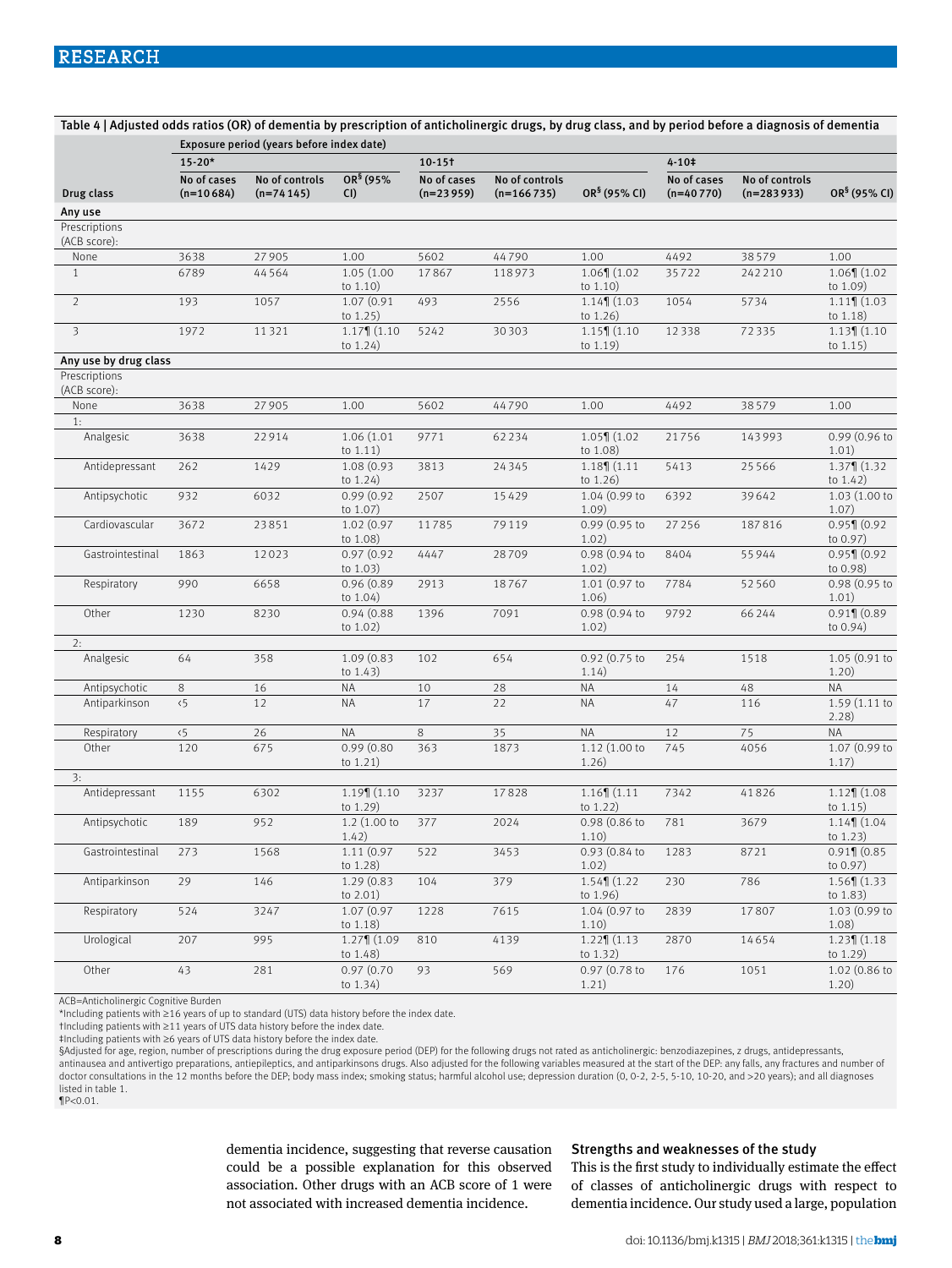representative, primary care database that allowed a detailed analysis of the association between dementia incidence and prescriptions of different drugs classes up to 20 years before a diagnosis of dementia. However, there are several limitations to our approach.

In the UK, most diagnoses of dementia are made by memory services specialists. The diagnoses are then communicated back to primary care. Therefore, our cases are likely to represent genuine cases of dementia. Dementia codes in the Clinical Practice Research Datalink (CPRD) reflect diagnoses well with a positive predictive value of  $95\%$ <sup>23</sup> However, dementia is known to be under diagnosed, with up to 50% of people with dementia undiagnosed at any time.<sup>34</sup> Hence it is possible that some of our controls have undiagnosed dementia or early cognitive impairment. This misclassification would shrink estimated effects towards the null (odds ratio of 1) but would not remove them completely. It is possible that surveillance bias influences the findings in that the patients who are prescribed anticholinergic drugs may be more likely to be diagnosed with dementia owing to their increased contact with health services. However, this effect would be observed across all drug classes and so is unlikely to account for our findings.

It is difficult to accurately assess the anticholinergic activity of each drug, and anticholinergic scales differ with respect to how they classify drugs.<sup>29</sup> However, there was good agreement between the Anticholinergic Drug Scale (ADS) and the ACB scale. Our findings were the same when using each scale. We do not know whether patients adhered to their prescribed drugs. Drugs obtained over-the-counter are not recorded in our data, hence we will have likely underestimated the use of certain antihistamines. Defined daily doses (DDDs) can be difficult to establish for certain drugs yet represent the best available method for comparing the levels of exposure of different drug classes. Our findings did not change when we instead analysed the number of prescriptions to quantify exposure (results not shown). DDDs also do not capture the relative anticholinergic activity across classes. Commonly used scales including the ACB scale typically assume that drugs with a score of 3 have three times the anticholinergic activity of those with a score of 1, but this is difficult to justify. Hence we stratified our results by drugs with an ACB score of 1, 2, or 3 in primary analysis to not enforce any particular relative anticholinergic activity, and separated by drug classes within those groups to avoid directly comparing DDDs across groups.

As in any observational study, unmeasured or residual confounding could underlie positive associations, and many causes of dementia are unknown. Primary care records do not hold detailed lifestyle or demographic information, but do include detailed records of diagnoses and symptoms that have allowed good confounding control. With respect to study design, our estimates generalise to those surviving at least four years after their initial anticholinergic exposure, and the nested case control design provides unbiased estimates of effects when compared with the equivalent cohort study.<sup>35</sup>

# Strengths and weaknesses in relation to other studies

Many studies have linked anticholinergic drug use with concurrent or short term cognitive effects, but few have examined associations of long term anticholinergic exposure;<sup>8</sup> the latter tend to report positive associations.<sup>12-15</sup> Our findings are consistent with these studies, particularly a US cohort study of 3434 participants monitored over an average of seven years.12 Anticholinergic antidepressants were linked to dementia incidence, consistent with our results, however, the authors did not test specific classes of the remaining anticholinergics. A US case-control study of 141 940 nursing home residents with depression found a greater adjusted odds ratio of 1.24 (95% confidence interval 1.20 to 1.28) for anticholinergic drugs use in the 90 days before a diagnosis of dementia based on administrative data.<sup>15</sup>

Our study uses a longer patient history in a larger sample of patients. This enables a much more granular disaggregation of the effects of specific drug classes in different periods before diagnosis, and in the depth of confounding control possible using complete primary care records, which enables exploration of alternative explanations for observed associations. Together these aspects substantially narrow the target of potential harm. Although set in the UK, our findings are likely generalisable to other developed countries.

#### Implications for clinicians and policymakers

The associations reported here are moderate (odds ratios for different exposures between 1.1 and 1.3), but given the high incidence of dementia they reflect an appreciable risk to patients. For example, the odds ratio for dementia associated with any use of antidepressants with an ACB score of 3 15-20 years before the index date is 1.19 (95% confidence interval 1.10 to 1.29). A typical patient aged 65-70 might normally expect a period incidence of dementia of around 10% over the next 15 years,  $36$  so this odds ratio would be consistent with an absolute risk increase of 2% (1% to 3%) over that period, corresponding to a number needed to harm of 50 (33 to 100). Possible explanations for our findings are that other actions of specific groups of anticholinergic drugs may underlie observed effects, or that the drugs are markers of prodromal symptoms or dementia risk factors. Alternatively, the class specific association we have observed may reflect a difference in the ability of different groups of anticholinergics to cross the blood-brain barrier.

Mechanistic evidence for a link between anticholinergic drugs and dementia incidence is limited, but neuropathological studies in humans and mice do support a role of anticholinergics affecting neurodegenerative pathology.37 38 Most recently, a cross sectional analysis of Alzheimer's Disease Neuroimaging Initiative (ADNI) and Indiana Memory and Ageing Study (IMAS) data linked anticholinergic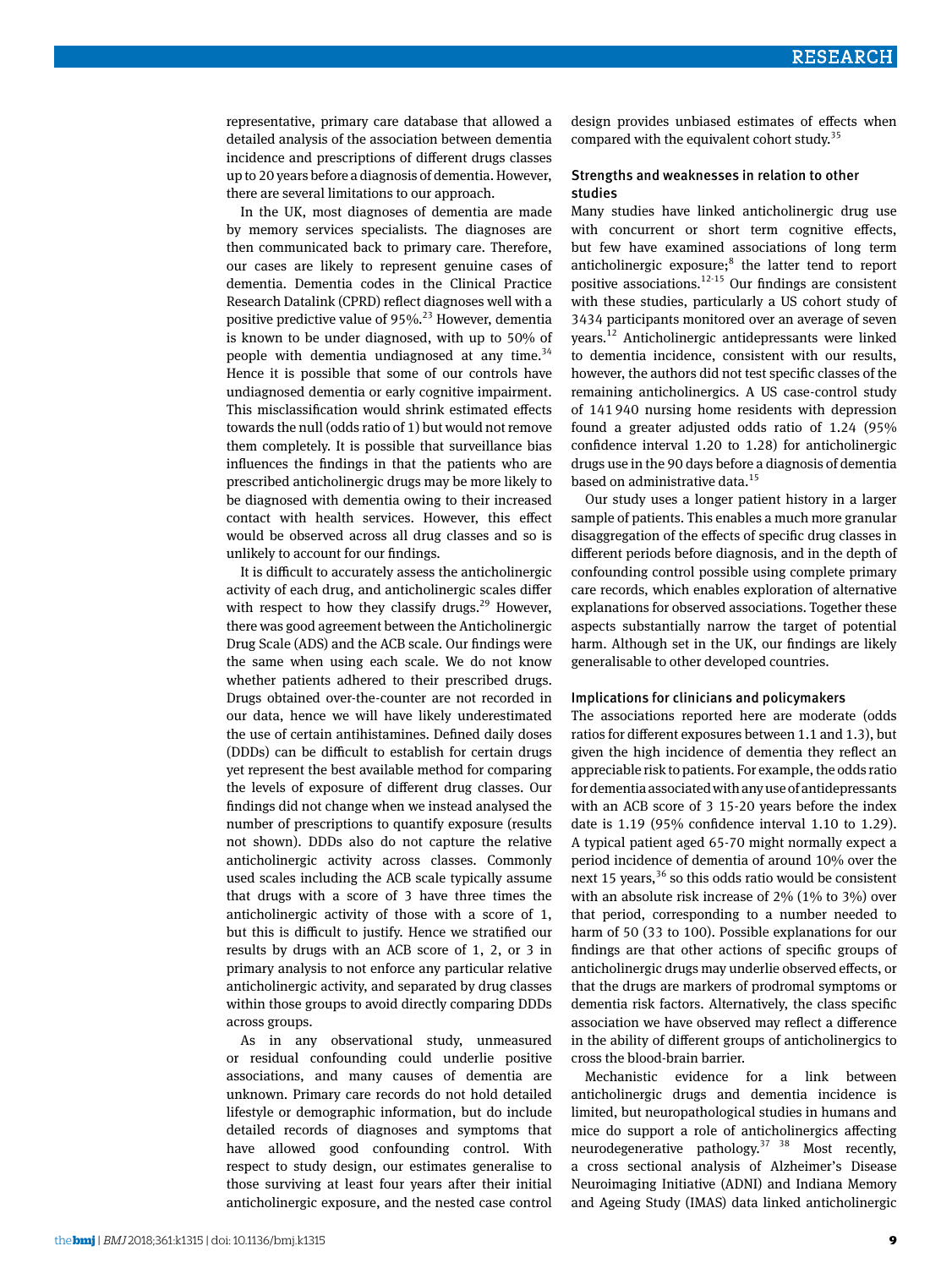drug use to reduced glucose metabolism and increased brain atrophy, and to future mild cognitive impairment or Alzheimer's disease incidence among cognitively normal participants (hazard ratio 2.47,  $P=0.01$ ).<sup>39</sup> This study did not disaggregate subclasses of drugs. Evidence from anticholinergic cessation trials have not shown improvements in cognitive function, but these have been underpowered and focused on short term outcomes.40

Anticholinergic urological drugs, particularly oxybutynin, have been consistently associated with short term cognitive decline in randomised controlled trials, $8^{41}$  so a long term risk of dementia is plausible. Lower urinary tract symptoms themselves have been linked to future dementia incidence and may be a symptom of early neurodegeneration.<sup>42 43</sup> To account for our finding, urinary incontinence would need to be a substantial risk factor for dementia diagnosed 15-20 years later.

Antidepressants (mainly selective serotonin reuptake inhibitors) with an ACB score of 1 were only associated with dementia close to the time of prescription. Conversely the finding of a constant association between dementia and antidepressants with an ACB score of 3 across the 20 years before dementia incidence, is more likely to represent a causal link. Although we carefully adjusted for depression diagnosis, severity, symptoms, and duration (see supplementary materials, appendix 4), residual confounding cannot be excluded. Depression has consistently been shown to be linked to increased dementia incidence in the short to medium term (up to 10 years). However, studies with longer follow-up periods have often failed to detect an association, or have reported weaker associations, between midlife depression and dementia in later life.<sup>1 20</sup> This suggests that residual confounding is unlikely to account for our observed association between antidepressants with an ACB score of 3 and dementia.

Patients with Parkinson's disease have an elevated risk of dementia;<sup>44</sup> anticholinergic antiparkinson drugs have previously been associated with greater cognitive decline.45 This study provides further evidence that anticholinergic drugs should be avoided when treating patients with Parkinson's disease.

In each case (antidepressants, antiparkinsons, and urologicals with an ACB score of 3) a dose-response effect is seen with a smaller, but noticeable, positive association between dementia and recorded use of less than 90 DDDs (see supplementary materials, table 2). It is possible that in some cases these low exposures reflect a longer exposure that is not captured in the patients' current primary care record.

Previous research linking all anticholinergics to dementia incidence may have dissuaded some patients and clinicians from the use of anticholinergic antihistamine, cardiovascular, or gastrointestinal drugs. We find a slight negative association between gastrointenstinal drugs with an ACB score of 1 and 3 and dementia with an apparent dose-response effect, although there is no mechanistic explanation

for this. Cardiovascular drugs with an ACB score of 1 were also negatively associated with dementia with prolonged exposure (odds ratio 0.95, 95% confidence interval 0.91 to 0.99; supplementary materials, table 2), suggesting their protective effect outweighs any possible harm associated with their anticholinergic properties. A small association between antihistamine use and dementia was observed that did not meet our threshold for statistical significance. Although very few patients (around 0.3% of the sample) are prescribed more than 365 DDDs of antihistamines in our study, those with fewer prescriptions may also have a substantial over-the-counter use that is not recorded. Patients who are prescribed more than 365 DDDs may comprise a lower socioeconomic status group for whom prescribed drugs are free of charge, hence preferred to over-the-counter drugs. Our results, although in need of independent confirmation particularly for antihistamines, should reassure these patients. Nevertheless, we do not dispute the possible short term harms of all anticholinergic drugs used among vulnerable groups, including short term cognitive impairment, and would advocate current guidance of vigilant use or avoidance among frail older people.

#### Considerations for future research

Adjusting for time varying confounders is difficult in a matched case-control study.<sup>31 46</sup> We measured covariates at the start and end of the drug exposure period (DEP). Since there was little difference between these estimates in most cases we are confident that the effect of time varying covariates does not considerably affect our findings. Secondly, to be certain that potential confounders preceded drug initiation and not vice versa, we further excluded patients who were prevalent users at the start of each DEP, again with little difference in results. We suggest that authors undertaking case-control studies comparing cumulative exposure over a long period carefully consider how time varying covariates and exposure before the period in which they are being directly measured might affect study findings. Future research into the potential harms of anticholinergics must consider differential effects of individual drug classes and their potentially different mechanisms of action. Carefully conducted prospective studies in specific cohorts of patients comparing the long term cognitive effects and neuropathological correlates of specific drug classes are needed.

# Conclusion

Many people use anticholinergic drugs at some point in their lives, and many are prescribed to manage chronic conditions leading to potentially long exposures. There are robust associations between levels of anticholinergic antidepressants, antiparkinsons, and urologicals and the risk of a diagnosis of dementia up to 20 years after exposure. Other anticholinergics appear not to be linked to the risk of dementia, and risks remain uncertain for other drugs. Clinicians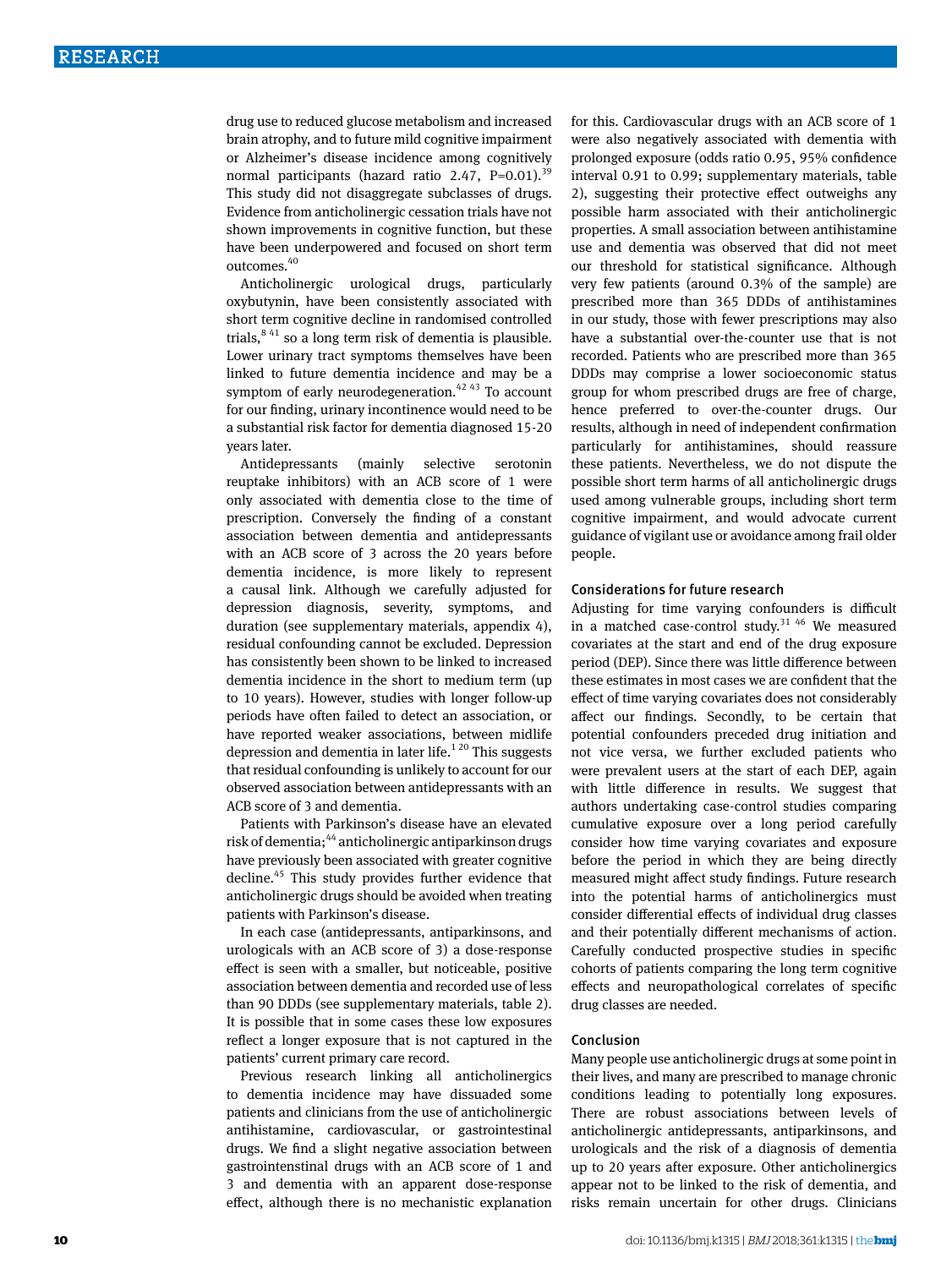should continue to be vigilant with respect to the use of anticholinergic drugs, and should consider the risk of long term cognitive effects, as well as short term effects, associated with specific drug classes when performing their risk-benefit analysis.

We thank Ms Tarita Murray-Thomas (Medicines and Healthcare products Regulatory Agency) for extracting the CPRD data, Mr Keshav Bajaj (Aston University) for assisting with drugs coding, and Prof Ryan Carnahan for providing the Anticholinergic Drug Scale (ADS). We thank Mr Barry Plumpton, Mrs Ann McLauchlan, Mrs Barbara di Vita, and Mrs Gloria Swan for their assistance and oversight as Alzheimer's Society Research Network Volunteers.

Contributors: KR, CF, GMS, PKM, and IM conceived and developed the initial study. KR and GMS drafted the statistical analysis plan. KR, NS, IM, CF, and NLC developed the code lists. KR conducted the statistical analysis. All authors contributed to the study protocol development and revision, the interpretation of findings, and the revision of the manuscript. KR is the guarantor.

Funding: This research was supported by the Alzheimer's Society (AS-PG-2013-017). The funders had no role is the design of the study or the interpretation of the findings.

Competing interests: All authors have completed the ICMJE uniform disclosure form at [www.icmje.org/coi\\_disclosure.pdf](http://www.icmje.org/coi_disclosure.pdf) and declare: no support from any organisation for the submitted work beyond the Alzheimer's Society grant. IM reports personal fees for guest lectures from Astellas Pharmaceuticals. YL reports personal fees from Thame Pharmaceuticals. NC and CF report grants and personal fees from Astellas Pharmaceuticals.

Ethical approval: The study was approved by the Independent Scientific Advisory Committee for Clinical Practice Research Datalink (CPRD) research (protocol No 15\_056R). No further ethical approval was required for the analysis of the data. CPRD has obtained ethical approval from a multicentre research ethics committee for all purely observational research using CPRD data.

Data sharing: Data from the Clinical Practice Research Datalink (CPRD) is available directly from CPRD. Full code lists are available from the corresponding author at k.richardson@uea.ac.uk.

Transparency: The lead author (KR) affirms that the manuscript is an honest, accurate, and transparent account of the study being reported; that no important aspects of the study have been omitted; and that any discrepancies from the study as planned and registered have been explained.

This is an Open Access article distributed in accordance with the Creative Commons Attribution Non Commercial (CC BY-NC 4.0) license, which permits others to distribute, remix, adapt, build upon this work non-commercially, and license their derivative works on different terms, provided the original work is properly cited and the use is noncommercial. See: [http://creativecommons.org/licenses/by-nc/4.0/.](http://creativecommons.org/licenses/by-nc/4.0/)

- 1 Livingston G, Sommerlad A, Orgeta V, et al. Dementia prevention, intervention, and care. *Lancet* 2017;390:2673-734. doi:10.1016/ S0140-6736(17)31363-6.
- 2 Savva GM, Wharton SB, Ince PG, Forster G, Matthews FE, Brayne C, Medical Research Council Cognitive Function and Ageing Study. Age, neuropathology, and dementia. *N Engl J Med* 2009;360:2302-9. doi:10.1056/NEJMoa0806142.
- White LR, Edland SD, Hemmy LS, et al. Neuropathologic comorbidity and cognitive impairment in the Nun and Honolulu-Asia Aging Studies. *Neurology* 2016;86:1000-8. doi:10.1212/ WNL.0000000000002480.
- 4 Matthews FE, Arthur A, Barnes LE, et al, Medical Research Council Cognitive Function and Ageing Collaboration. A two-decade comparison of prevalence of dementia in individuals aged 65 years and older from three geographical areas of England: results of the Cognitive Function and Ageing Study I and II. *Lancet* 2013;382:1405- 12. doi:10.1016/S0140-6736(13)61570-6.
- 5 Winblad B, Amouyel P, Andrieu S, et al. Defeating Alzheimer's disease and other dementias: a priority for European science and society. *Lancet Neurol* 2016;15:455-532. doi:10.1016/S1474- 4422(16)00062-4.
- 6 Gao L, Maidment I, Matthews FE, Robinson L, Brayne C, Medical Research Council Cognitive Function and Ageing Study. Medication usage change in older people (65+) in England over 20 years: findings from CFAS I and CFAS II. *Age Ageing* 2018;47:220-5. doi:10.1093/ageing/afx158.
- Prescribing and Medicines Team. NHS Digital. Prescriptions Dispensed in the Community, Statistics for England - 2005-2016. NHS Digital 2017.<http://digital.nhs.uk/catalogue/PUB20664>
- 8 Tannenbaum C, Paquette A, Hilmer S, Holroyd-Leduc J, Carnahan R. A systematic review of amnestic and non-amnestic mild cognitive impairment induced by anticholinergic, antihistamine, GABAergic and opioid drugs. *Drugs Aging* 2012;29:639-58.
- National Institute for Health and Care Excellence. Urinary incontinence in women: management. NICE guideline CG171. 2015. https://www.nice.org.uk/guidance/cg171?unlid= (accessed 10 Feb 2017).
- 10 Fick DM, Cooper JW, Wade WE, Waller JL, Maclean JR, Beers MH. Updating the Beers criteria for potentially inappropriate medication use in older adults: results of a US consensus panel of experts. *Arch Intern Med* 2003;163:2716-24. doi:10.1001/archinte.163.22.2716.
- 11 Gallagher P, O'Mahony D. STOPP (Screening Tool of Older Persons' potentially inappropriate Prescriptions): application to acutely ill elderly patients and comparison with Beers' criteria. *Age Ageing* 2008;37:673-9. doi:10.1093/ageing/afn197.
- 12 Gray SL, Anderson ML, Dublin S, et al. Cumulative Use of Strong Anticholinergics and Incident Dementia: a prospective cohort study. *JAMA Intern Med* 2015;175:401-7. doi:10.1001/ jamainternmed.2014.7663.
- 13 Carrière I, Fourrier-Reglat A, Dartigues J-F, et al. Drugs with anticholinergic properties, cognitive decline, and dementia in an elderly general population: the 3-city study. *Arch Intern Med* 2009;169:1317-24. doi:10.1001/archinternmed.2009.229.
- 14 Fox C, Richardson K, Maidment ID, et al. Anticholinergic medication use and cognitive impairment in the older population: the medical research council cognitive function and ageing study. *J Am Geriatr Soc* 2011;59:1477-83. doi:10.1111/j.1532-5415.2011.03491.x.
- 15 Chatterjee S, Bali V, Carnahan RM, Johnson ML, Chen H, Aparasu RR. Anticholinergic Medication Use and Risk of Dementia Among Elderly Nursing Home Residents with Depression. *Am J Geriatr Psychiatry* 2016;24:485-95. doi:10.1016/j.jagp.2015.12.011.
- 16 Boustani M, Campbell N, Munger S, et al. Impact of anticholinergics on the aging brain: a review and practical application. *Aging Health* 2008;4:311-20. doi:10.2217/1745509X.4.3.311.
- 17 Cai X, Campbell N, Khan B, et al. Long-term anticholinergic use and the aging brain. *Alzheimers Dement* 2013;9:377-85. doi:10.1016/j. jalz.2012.02.005.
- 18 Kaup AR, Byers AL, Falvey C, et al. Trajectories of Depressive Symptoms in Older Adults and Risk of Dementia. *JAMA Psychiatry* 2016;73:525- 31. doi:10.1001/jamapsychiatry.2016.0004.
- 19 Mirza SS, Wolters FJ, Swanson SA, et al. 10-year trajectories of depressive symptoms and risk of dementia: a population-based study. *Lancet Psychiatry* 2016;3:628-35. doi:10.1016/S2215- 0366(16)00097-3.
- Singh-Manoux A, Dugravot A, Fournier A, et al. Trajectories of Depressive Symptoms Before Diagnosis of Dementia: A 28-Year Follow-up Study. *JAMA Psychiatry* 2017;74:712-8. doi:10.1001/ jamapsychiatry.2017.0660.
- 21 Exalto LG, Quesenberry CP, Barnes D, Kivipelto M, Biessels GJ, Whitmer RA. Midlife risk score for the prediction of dementia four decades later. *Alzheimers Dement* 2014;10:562-70. doi:10.1016/j. jalz.2013.05.1772.
- 22 Herrett E, Gallagher AM, Bhaskaran K, et al. Data Resource Profile: Clinical Practice Research Datalink (CPRD). *Int J Epidemiol* 2015;44:827-36. doi:10.1093/ije/dyv098.
- 23 Imfeld P, Brauchli Pernus YB, Jick SS, Meier CR. Epidemiology, comorbidities, and medication use of patients with Alzheimer's disease or vascular dementia in the UK. *J Alzheimers Dis* 2013;35:565-73. doi:10.3233/JAD-121819.
- 24 Health and Social Care Information Centre. NHS Outcomes Framework. 2013. <http://www.hscic.gov.uk/catalogue/PUB13054> (accessed 24 Jun 2014).
- 25 English indices of deprivation 2015 GOV.UK. [https://www.gov.](https://www.gov.uk/government/statistics/english-indices-of-deprivation-2015) [uk/government/statistics/english-indices-of-deprivation-2015](https://www.gov.uk/government/statistics/english-indices-of-deprivation-2015)  (accessed 12 Feb 2018).
- 26 Vandenbroucke JP, Pearce N. Case-control studies: basic concepts. *Int J Epidemiol* 2012;41:1480-9. doi:10.1093/ije/dys147.
- 27 Horwitz RI, Feinstein AR. The problem of "protopathic bias" in case-control studies. *Am J Med* 1980;68:255-8. doi:10.1016/0002- 9343(80)90363-0
- 28 Salahudeen MS, Chyou TY, Nishtala PS. Serum Anticholinergic Activity and Cognitive and Functional Adverse Outcomes in Older People: A Systematic Review and Meta-Analysis of the Literature. *PLoS One* 2016;11:e0151084. doi:10.1371/journal.pone.0151084.
- 29 Salahudeen MS, Hilmer SN, Nishtala PS. Comparison of anticholinergic risk scales and associations with adverse health outcomes in older people. *J Am Geriatr Soc* 2015;63:85-90. doi:10.1111/jgs.13206.
- 30 Campbell NL, Maidment I, Fox C, et al. The 2012 Update to the Anticholinergic Cognitive Burden Scale. *J Am Geriatr Soc* 2013;61:S142-3. doi:10.1111/jgs.12263.
- 31 Schneeweiss S. A basic study design for expedited safety signal evaluation based on electronic healthcare data. *Pharmacoepidemiol Drug Saf* 2010;19:858-68. doi:10.1002/pds.1926.